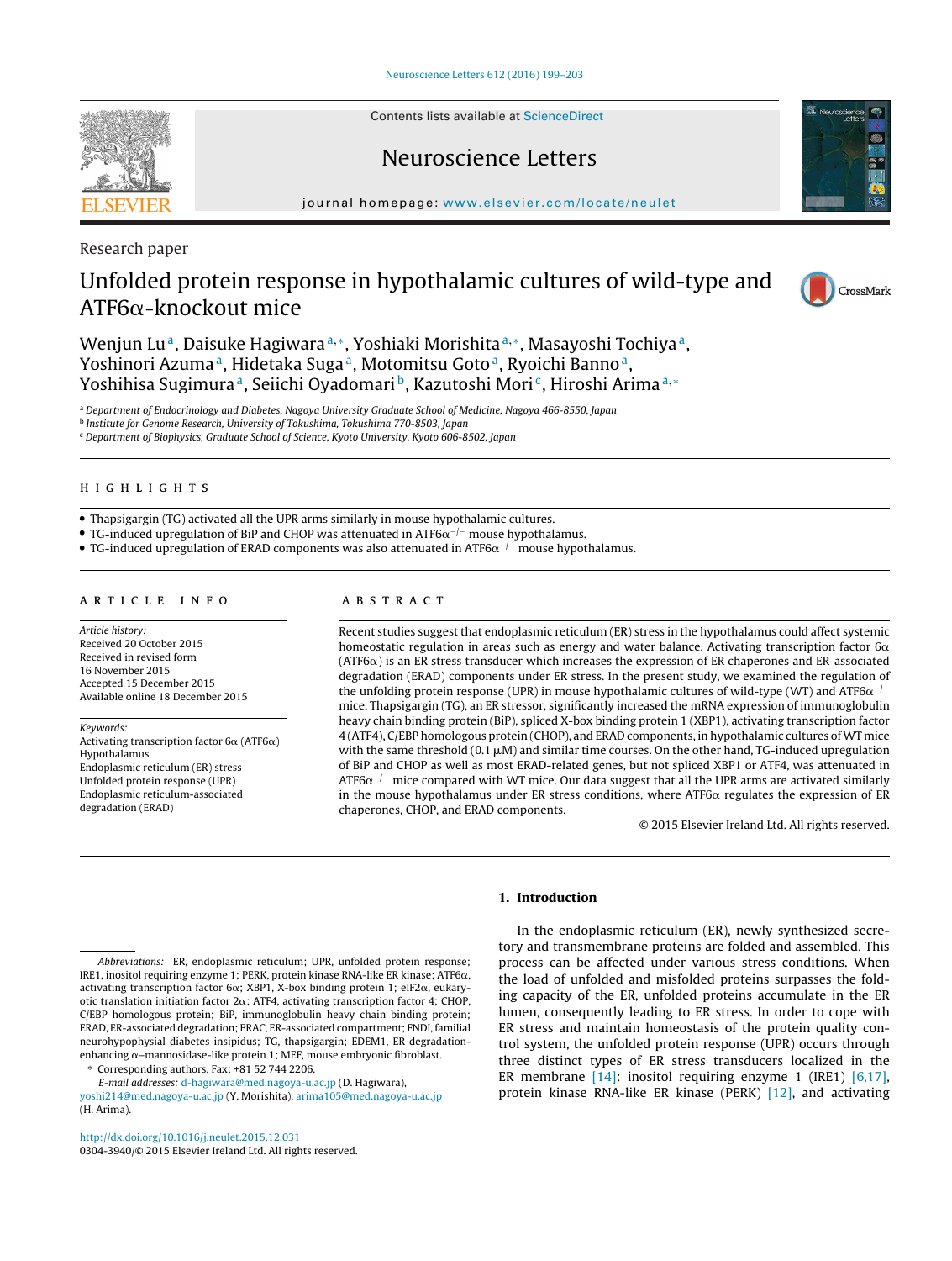transcription factor 6 $\alpha$  (ATF6 $\alpha$ ) [\[13\].](#page-3-0) Activation of IRE1 results in splicing mRNA of the X-box binding protein 1 (XBP1), which upregulates UPR gene transcription [\[26\].](#page-4-0) The active form of PERK phosphorylates eukaryotic translation initiation factor 2 $\alpha$  (eIF2 $\alpha$ ), resulting in the suppression of global protein synthesis and a subse-quent reduction in the workload of the ER [\[11\].](#page-3-0) eIF2 $\alpha$  also facilitates the upregulation of activating transcription factor 4 (ATF4) and thereby induces expression of C/EBP homologous protein (CHOP) [\[10\].](#page-3-0) On the other hand, ATF6 $\alpha$  is translocated from the ER to the Golgi apparatus and cleaved by Golgi-resident proteases under ER stress conditions [\[5,25\].](#page-3-0) A cleaved form of ATF6 $\alpha$  acts as a transcriptional factor and upregulates the expression of ER chaperones including immunoglobulin heavy chain binding protein (BiP) and ER-associated degradation (ERAD) components, in order to enhance the capacity of protein folding and degradation mechanisms [\[13,15,23,28\].](#page-3-0)

The hypothalamus is responsible for various systemic homeostatic mechanisms such as energy and water balance, circadian rhythm, sleep-awake cycle, thermoregulation, and the sympathetic and parasympathetic nervous system. Recent studies including those from our laboratory have provided evidence that ER stress in the hypothalamus is related to some pathophysiological conditions: a high fat diet inducing leptin resistance and obesity increased phosphorylation of PERK and IRE1 in the hypotha-lamus [\[19\];](#page-3-0) the absence of ATF6 $\alpha$  led to disruption of the segregation of misfolded proteins into a sub-compartment of ER (ERAC: ER-associated compartment) of vasopressin neurons in the hypothalamus in a mouse model for familial neurohypophysial diabetes insipidus (FNDI) [\[3\].](#page-3-0) These data suggest that UPR in the hypothalamus plays a crucial role in homeostasis and pathophysiology. However, the detailed regulation of UPR in the hypothalamus under ER stress is not yet clear.

In the present study, we first examined the regulation of UPR in the hypothalamus in wild-type (WT) mice using hypothalamic organotypic cultures, which maintain intrinsic properties [1,8,9,18]. We also examined the role of ATF6 $\alpha$  in the hypothalamus by comparing the UPR between WT and ATF6 $\alpha^{-/-}$  mice.

## **2. Materials and methods**

#### 2.1. Animals

ATF6 $\alpha^{-/-}$  mice [\[23\]](#page-3-0) were produced by intercrossing male and female heterozygotes, and their WT littermates were used as control mice. Mice were maintained under controlled conditions (23.0  $\pm$  0.5 °C, lights on from 9:00 AM to 9:00 PM). All procedures were approved by the Animal Experimentation Committee of the Nagoya University Graduate School of Medicine, and performed in accordance with its institutional guidelines for animal care and use.

## 2.2. Hypothalamic organotypic culture

Seven-day-old WT and ATF6 $\alpha$ <sup>-/-</sup> mice were decapitated, and cultures of three hypothalamic slices containing the arcuate nucleus, ventromedial hypothalamic nucleus, supraoptic nucleus, and paraventricular nucleus were performed as described previously [\[9\].](#page-3-0) Explants were incubated with thapsigargin (TG, Calbiochem, San Diego, CA, USA), while control slices were incubated with vehicle (0.1% dimethylsulfoxide; Sigma–Aldrich, St. Louis, MO, USA). Total duration of cultures was 48 h in all explants.

#### 2.3. Quantitative real-time RT-PCR

Total RNA extractions from mouse hypothalamic slice explants and quantitative real-time RT-PCR analyses were performed as



Fig. 1. Dose response experiments of TG on BiP, spliced XBP1, ATF4, and CHOP mRNA expression in hypothalamic cultures of WT mice. Quantitative real-time RT-PCR analysis for BiP (A), spliced XBP1 (B), ATF4 (C), and CHOP mRNA (D) in hypothalamic slice explants of WT mice incubated with vehicle and  $0.01$  – 10  $\mu$ M TG for 12 h. Results are expressed as means  $\pm$  SE (n = 5–8).  $P$  < 0.05 compared with vehicle.

described previously  $[9]$ . The primer sequences are summarized in Table S1.

#### 2.4. Statistical analysis

Statistical significance of differences between groups was analyzed by one- or two-way ANOVA followed by Bonferroni's test as appropriate. Results are expressed as means  $\pm$  SE, and differences were considered statistically significant at  $P < 0.05$ .

#### **3. Results**

3.1. Dose response experiments of TG on UPR in hypothalamic cultures of WT mice

Incubation of hypothalamic explants of WT mice with  $0.1-10 \mu$ M TG, but not  $0.01 \mu$ M TG, significantly increased the expression levels of BiP, spliced XBP1, ATF4, and CHOP mRNA (Fig. 1), as well as ERAD-related genes (HRD1, EDEM1, HERP1, and Derlin-1, 2, 3) [\(Fig.](#page-2-0) 2) at 12 h.

#### 3.2. Time course experiments of TG on UPR in hypothalamic cultures of WT mice

Incubation of hypothalamic explants of WT mice with 1  $\mu$ M TG significantly increased the expression levels of BiP, spliced XBP1, ATF4, and CHOP mRNA [\(Fig.](#page-2-0) 3), as well as ERAD-related genes (HRD1, EDEM1, HERP1, and Derlin-1, 2, 3) [\(Fig.](#page-2-0) 4) at all time points (6, 12, 24 h) examined.

#### 3.3. Time course experiments of TG on UPR in hypothalamic cultures of ATF6 $\alpha$ <sup>−/−</sup> mice

There were no significant differences in basal expression levels of UPR-related genes examined between genotypes except Derlin-3, which had a significantly lower expression in ATF6 $\alpha^{-/-}$  mice [\(Figs.](#page-2-0) 3 and 4). TG-induced upregulation of BiP mRNA was significantly attenuated in ATF6 $\alpha^{-/-}$  mice ([Fig.](#page-2-0) 3A). On the other hand, expression levels of spliced XBP1 and ATF4 were significantly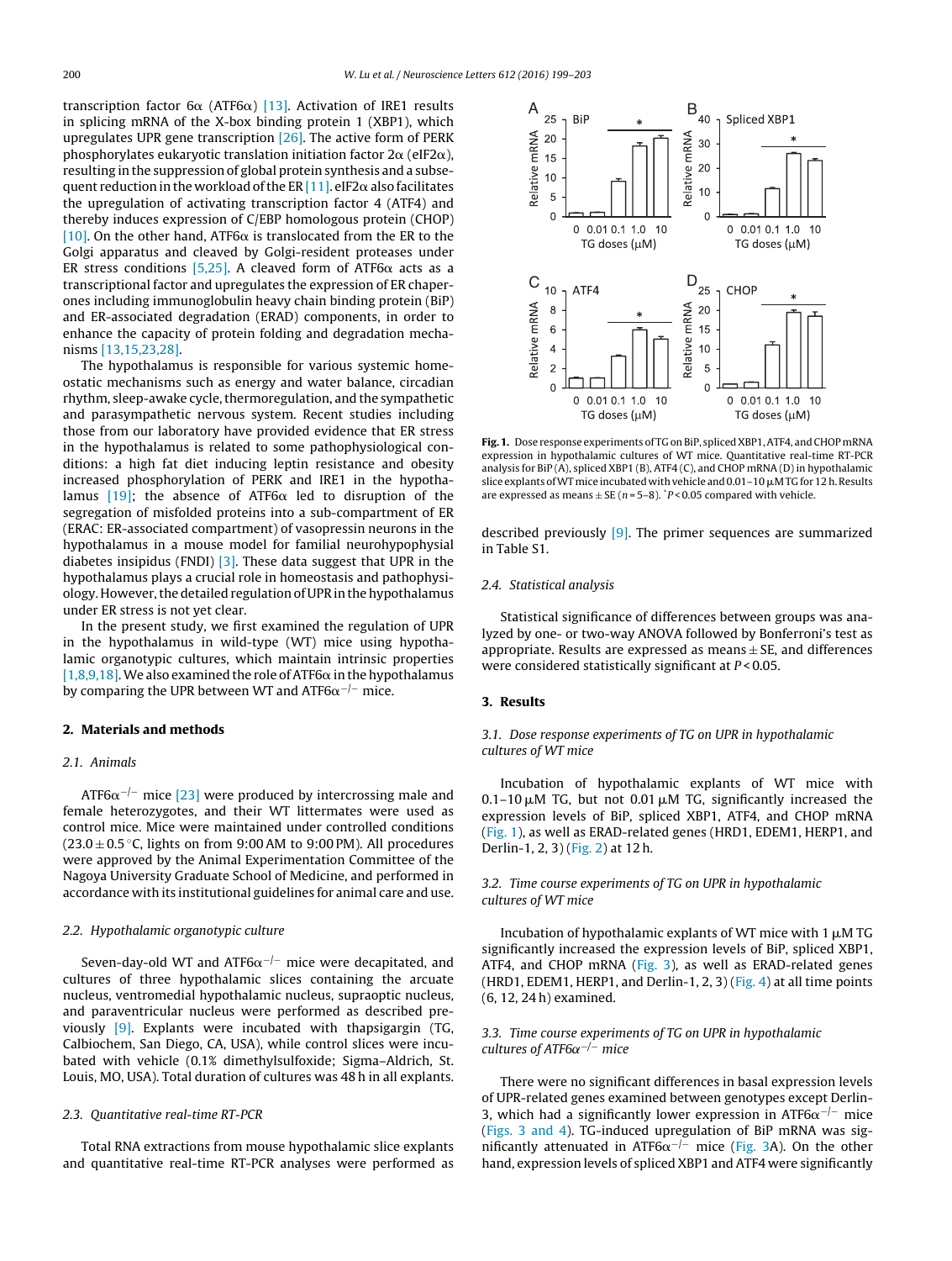<span id="page-2-0"></span>

**Fig. 2.** Dose response experiments of TG on ERAD-related gene expression in hypothalamic cultures of WT mice. Quantitative real-time RT-PCR analysis for HRD1 (A), EDEM1 (B), HERP1 (C), Derlin-1 (D), Derlin-2 (E), and Derlin-3 (F) in hypothalamic slice explants of WT mice incubated with vehicle and  $0.01-10 \mu$ M TG for 12 h. Results are expressed as means  $\pm$  SE (n = 5–8).  $P$  < 0.05 compared with vehicle.



**Fig. 3.** Time course experiments of TG on BiP, spliced XBP1, ATF4, and CHOP in hypothalamic cultures of WT and ATF6 $\alpha^{-/-}$  mice. Quantitative real-time RT-PCR analysis for BiP (A), spliced XBP1 (B), ATF4 (C), and CHOP mRNA (D) in hypothalamic slice explants of WT (open bar) and ATF6 $\alpha^{-/-}$  mice (closed bar) incubated with vehicle and 1  $\mu$ MTG for 6, 12, and 24 h. Results are expressed as means  $\pm$  SE (*n* = 6–8). <sup>\*</sup>*P* < 0.05 compared between genotypes at each corresponding incubation time.



**Fig. 4.** Time course experiments of TG on ERAD-related gene expression in hypothalamic cultures of WT and ATF6 $\alpha$ <sup>-/-</sup> mice. Quantitative real-time RT-PCR analysis for HRD1 (A), EDEM1 (B), HERP1 (C), Derlin-1 (D), Derlin-2 (E), and Derlin-3 (F) in hypothalamic slice explants of WT (open bar) and  $ATF6\alpha^{-/-}$  mice (closed bar) incubated with vehicle and  $1 \mu M$  TG for 6, 12, and 24h. Results are expressed as means  $\pm$  SE (n = 6–8).  $\degree$ P < 0.05 compared with vehicle in WT mice and  $\degree$ P < 0.05 compared between genotypes at each corresponding incubation time.

higher at 24 h in ATF6 $\alpha$ <sup>-/-</sup> mice compared with WT mice (Fig. 3B) and C). Of note, the upregulation of CHOP mRNA was significantly attenuated in ATF6 $\alpha$ <sup>-/-</sup> mice (Fig. 3D). TG-induced upregulation of ERAD-related genes was significantly attenuated in ATF6 $\alpha$ <sup>-/-</sup> mice compared with WT mice with the exception of Derlin-1 and 2, which had similar expression levels between genotypes (Fig. 4).

## **4. Discussion**

In the present study, we investigated the regulation of UPRrelated gene expression in mouse hypothalamic organotypic cultures treated with an ER stress inducer TG. Our data showed that UPR-related genes examined were all upregulated similarly in hypothalamic cultures of WT mice. We also showed that TGinduced upregulation of BiP, CHOP, and most ERAD-related genes was attenuated in the hypothalamus of ATF6 $\alpha$ <sup>-/-</sup> mice compared with WT mice.

It is worth noting that time-courses and dose-responses were similar among all the UPR-related genes examined in the hypothalamus of WT mice. UPR is composed of both pro-survival and pro-apoptotic pathways, and our data demonstrated that pro-survival genes such as BiP [\[7\]](#page-3-0) and pro-apoptotic genes such as CHOP [\[11\]](#page-3-0) were upregulated with the same threshold and similar time-courses in mouse hypothalamic organotypic cultures. Similar results were also reported in mouse embryonic fibroblasts (MEFs) [\[20\].](#page-3-0) These data suggest that both pro-survival and pro-apoptotic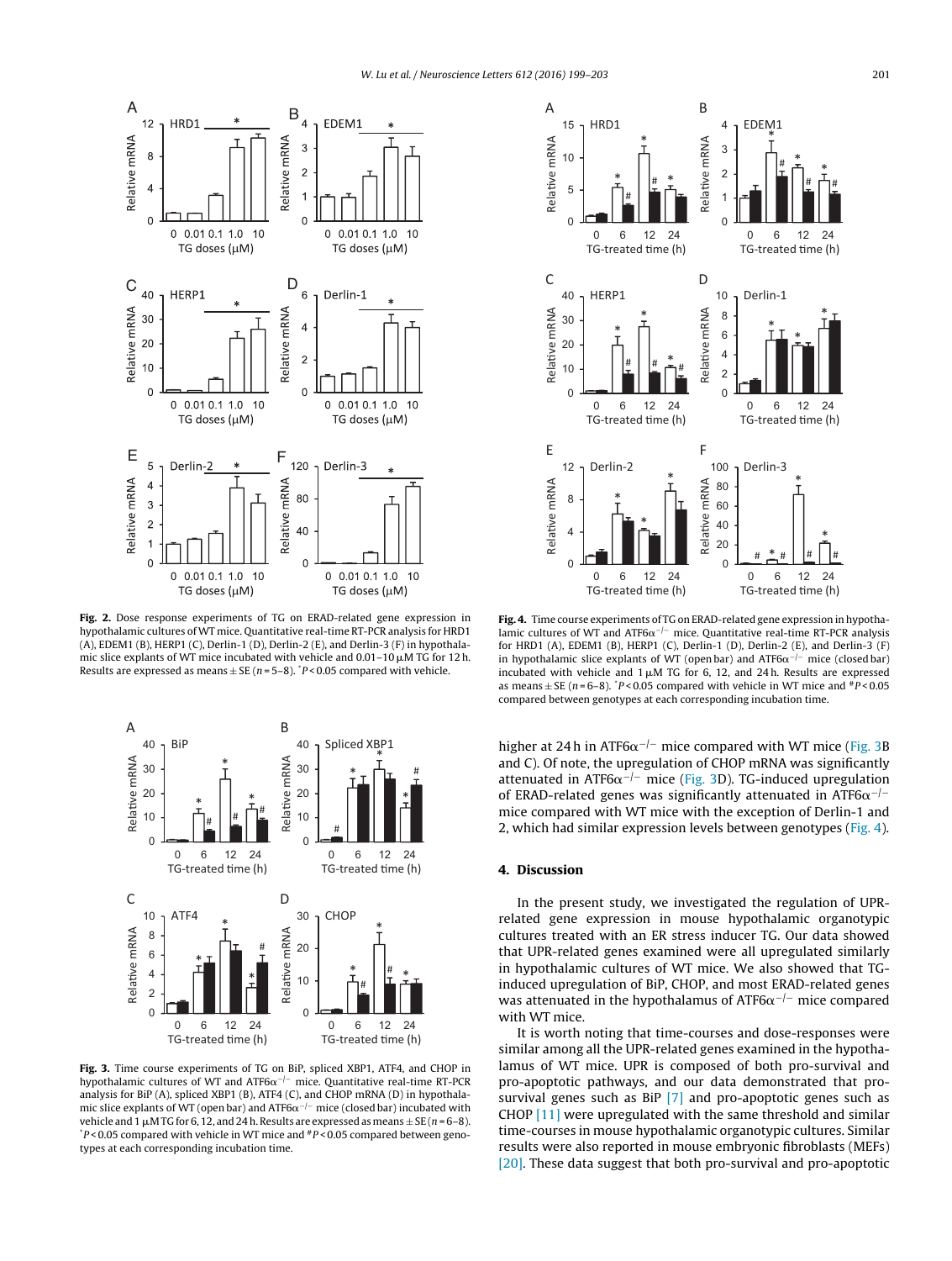<span id="page-3-0"></span>genes are induced at the same time in response to ER stress, at least in acute conditions.

There is evidence to indicate that BiP expression is regulated by ATF6 $\alpha$  [23]. Consistent with this, our data showed that BiP mRNA expression induced by TG was attenuated in hypothalamic cultures of ATF6 $\alpha^{-/-}$  mice. The upregulation of spliced XBP1 and ATF4 at later time points could be interpreted as compensated UPR in the absence of ATF6 $\alpha$ , as reported previously [21–24]. On the other hand, while CHOP is supposed to be downstream of PERK, our data showed that the upregulation induced by TG was attenuated in ATF6 $\alpha^{-/-}$  mice, indicating that CHOP is at least in part regulated by  ${\sf ATF6}\alpha$  under ER stress in hypothalamus, as suggested in previous studies using cell lines [2,16,27].

The upregulation of most ERAD-related genes examined were attenuated in hypothalamic cultures of ATF6 $\alpha^{-/-}$  mice, as in ATF6 $\alpha^{-/-}$  MEFs [2]. These data suggest that ATF6 $\alpha$  plays a pivotal role in ERAD in the hypothalamus. In particular, the expression of Derlin-3 in ATF6 $\alpha^{-/-}$  mice was significantly decreased compared with that in WT mice even under basal condition, and ER stress-induced upregulation was almost completely suppressed in ATF6 $\alpha^{-/-}$  mice. On the other hand, there were no differences in expression levels of Derlin-1 and 2 between WT and ATF6 $\alpha^{-/-}$  mice. These data suggest that among the Derlin family, only Derlin-3 is downstream of ATF6 $\alpha$ , as was reported previously in MEFs [2] and heart [4].

ER stress is induced by accumulation of misfolded/unfolded proteins in the ER lumen, and ER chaperones as well as ERAD function to reduce ER stress as the protein quality control system. In a previous study, we demonstrated that misfolded proteins were accumulated in ERAC of vasopressin neurons in the hypothalamus of FNDI mice, and that the formation of ERAC was hampered in the absence of ATF6 $\alpha$  [3]. As upregulation of BiP mRNA expression in the vasopressin neurons was attenuated in ATF6 $\alpha^{-/-}$  mice, we speculated that ER chaperones including BiP might play a major role in the formation of ERAC [3]. Now that the upregulation of most ERAD-related genes was attenuated in the hypothalamus of ATF6 $\alpha^{-/-}$  mice, it is likely that ERAD might also contribute to the maintenance of ERAC under ER stress conditions.

In the present study, we examined the UPR signaling in hypothalamic slice explants. It remains unclear whether the UPR in other brain regions is regulated similarly as in the hypothalamus. Furthermore, it also remains to be elucidated whether there are any differences in the UPR signaling among individual hypothalamic nuclei. To analyze the UPR signaling in other brain regions as well as individual hypothalamic nuclei is an important direction in future.

In conclusion, our data revealed that all the UPR arms (ATF6 $\alpha$ , IRE1, and PERK) are activated similarly, and that ATF6 $\alpha$  regulates the expression of ER chaperones, CHOP, and ERAD components under ER stress in the mouse hypothalamus.

#### **Acknowledgments**

We thank Michiko Yamada and Mayumi Katagiri for their helpful technical assistance.

#### **Appendix A. Supplementary data**

Supplementary data associated with this article can be found, in the online version, at [http://dx.doi.org/10.1016/j.neulet.2015.12.](http://dx.doi.org/10.1016/j.neulet.2015.12.031) [031](http://dx.doi.org/10.1016/j.neulet.2015.12.031).

#### **References**

[1] [K.](http://refhub.elsevier.com/S0304-3940(15)30322-0/sbref0005) [Adachi,](http://refhub.elsevier.com/S0304-3940(15)30322-0/sbref0005) [M.](http://refhub.elsevier.com/S0304-3940(15)30322-0/sbref0005) [Goto,](http://refhub.elsevier.com/S0304-3940(15)30322-0/sbref0005) [T.](http://refhub.elsevier.com/S0304-3940(15)30322-0/sbref0005) [Onoue,](http://refhub.elsevier.com/S0304-3940(15)30322-0/sbref0005) [T.](http://refhub.elsevier.com/S0304-3940(15)30322-0/sbref0005) [Tsunekawa,](http://refhub.elsevier.com/S0304-3940(15)30322-0/sbref0005) [M.](http://refhub.elsevier.com/S0304-3940(15)30322-0/sbref0005) [Shibata,](http://refhub.elsevier.com/S0304-3940(15)30322-0/sbref0005) [S.](http://refhub.elsevier.com/S0304-3940(15)30322-0/sbref0005) [Hagimoto,](http://refhub.elsevier.com/S0304-3940(15)30322-0/sbref0005) [Y.](http://refhub.elsevier.com/S0304-3940(15)30322-0/sbref0005) [Ito,](http://refhub.elsevier.com/S0304-3940(15)30322-0/sbref0005) [R.](http://refhub.elsevier.com/S0304-3940(15)30322-0/sbref0005) [Banno,](http://refhub.elsevier.com/S0304-3940(15)30322-0/sbref0005) [H.](http://refhub.elsevier.com/S0304-3940(15)30322-0/sbref0005) [Suga,](http://refhub.elsevier.com/S0304-3940(15)30322-0/sbref0005) [Y.](http://refhub.elsevier.com/S0304-3940(15)30322-0/sbref0005) [Sugimura,](http://refhub.elsevier.com/S0304-3940(15)30322-0/sbref0005) [Y.](http://refhub.elsevier.com/S0304-3940(15)30322-0/sbref0005) [Oiso,](http://refhub.elsevier.com/S0304-3940(15)30322-0/sbref0005) [H.](http://refhub.elsevier.com/S0304-3940(15)30322-0/sbref0005) [Arima,](http://refhub.elsevier.com/S0304-3940(15)30322-0/sbref0005) [Mitogen-activated](http://refhub.elsevier.com/S0304-3940(15)30322-0/sbref0005) [protein](http://refhub.elsevier.com/S0304-3940(15)30322-0/sbref0005)

[kinase](http://refhub.elsevier.com/S0304-3940(15)30322-0/sbref0005) [phosphatase](http://refhub.elsevier.com/S0304-3940(15)30322-0/sbref0005) [1](http://refhub.elsevier.com/S0304-3940(15)30322-0/sbref0005) [negatively](http://refhub.elsevier.com/S0304-3940(15)30322-0/sbref0005) [regulates](http://refhub.elsevier.com/S0304-3940(15)30322-0/sbref0005) [MAPK](http://refhub.elsevier.com/S0304-3940(15)30322-0/sbref0005) [signaling](http://refhub.elsevier.com/S0304-3940(15)30322-0/sbref0005) [in](http://refhub.elsevier.com/S0304-3940(15)30322-0/sbref0005) [mouse](http://refhub.elsevier.com/S0304-3940(15)30322-0/sbref0005) [hypothalamus,](http://refhub.elsevier.com/S0304-3940(15)30322-0/sbref0005) [Neurosci.](http://refhub.elsevier.com/S0304-3940(15)30322-0/sbref0005) [Lett.](http://refhub.elsevier.com/S0304-3940(15)30322-0/sbref0005) [569](http://refhub.elsevier.com/S0304-3940(15)30322-0/sbref0005) [\(2014\)](http://refhub.elsevier.com/S0304-3940(15)30322-0/sbref0005) [49](http://refhub.elsevier.com/S0304-3940(15)30322-0/sbref0005)–[54.](http://refhub.elsevier.com/S0304-3940(15)30322-0/sbref0005)

- [2] [Y.](http://refhub.elsevier.com/S0304-3940(15)30322-0/sbref0010) [Adachi,](http://refhub.elsevier.com/S0304-3940(15)30322-0/sbref0010) [K.](http://refhub.elsevier.com/S0304-3940(15)30322-0/sbref0010) [Yamamoto,](http://refhub.elsevier.com/S0304-3940(15)30322-0/sbref0010) [T.](http://refhub.elsevier.com/S0304-3940(15)30322-0/sbref0010) [Okada,](http://refhub.elsevier.com/S0304-3940(15)30322-0/sbref0010) [H.](http://refhub.elsevier.com/S0304-3940(15)30322-0/sbref0010) [Yoshida,](http://refhub.elsevier.com/S0304-3940(15)30322-0/sbref0010) [A.](http://refhub.elsevier.com/S0304-3940(15)30322-0/sbref0010) [Harada,](http://refhub.elsevier.com/S0304-3940(15)30322-0/sbref0010) [K.](http://refhub.elsevier.com/S0304-3940(15)30322-0/sbref0010) [Mori,](http://refhub.elsevier.com/S0304-3940(15)30322-0/sbref0010) [ATF6](http://refhub.elsevier.com/S0304-3940(15)30322-0/sbref0010) [is](http://refhub.elsevier.com/S0304-3940(15)30322-0/sbref0010) [a](http://refhub.elsevier.com/S0304-3940(15)30322-0/sbref0010) [transcription](http://refhub.elsevier.com/S0304-3940(15)30322-0/sbref0010) [factor](http://refhub.elsevier.com/S0304-3940(15)30322-0/sbref0010) [specializing](http://refhub.elsevier.com/S0304-3940(15)30322-0/sbref0010) [in](http://refhub.elsevier.com/S0304-3940(15)30322-0/sbref0010) [the](http://refhub.elsevier.com/S0304-3940(15)30322-0/sbref0010) [regulation](http://refhub.elsevier.com/S0304-3940(15)30322-0/sbref0010) [of](http://refhub.elsevier.com/S0304-3940(15)30322-0/sbref0010) [quality](http://refhub.elsevier.com/S0304-3940(15)30322-0/sbref0010) [control](http://refhub.elsevier.com/S0304-3940(15)30322-0/sbref0010) [proteins](http://refhub.elsevier.com/S0304-3940(15)30322-0/sbref0010) [in](http://refhub.elsevier.com/S0304-3940(15)30322-0/sbref0010) [the](http://refhub.elsevier.com/S0304-3940(15)30322-0/sbref0010) [endoplasmic](http://refhub.elsevier.com/S0304-3940(15)30322-0/sbref0010) [reticulum,](http://refhub.elsevier.com/S0304-3940(15)30322-0/sbref0010) [Cell](http://refhub.elsevier.com/S0304-3940(15)30322-0/sbref0010) [Struct.](http://refhub.elsevier.com/S0304-3940(15)30322-0/sbref0010) [Funct.](http://refhub.elsevier.com/S0304-3940(15)30322-0/sbref0010) [33](http://refhub.elsevier.com/S0304-3940(15)30322-0/sbref0010) [\(2008\)](http://refhub.elsevier.com/S0304-3940(15)30322-0/sbref0010) [75–89.](http://refhub.elsevier.com/S0304-3940(15)30322-0/sbref0010)
- [3] [Y.](http://refhub.elsevier.com/S0304-3940(15)30322-0/sbref0015) [Azuma,](http://refhub.elsevier.com/S0304-3940(15)30322-0/sbref0015) [D.](http://refhub.elsevier.com/S0304-3940(15)30322-0/sbref0015) [Hagiwara,](http://refhub.elsevier.com/S0304-3940(15)30322-0/sbref0015) [W.](http://refhub.elsevier.com/S0304-3940(15)30322-0/sbref0015) [Lu,](http://refhub.elsevier.com/S0304-3940(15)30322-0/sbref0015) [Y.](http://refhub.elsevier.com/S0304-3940(15)30322-0/sbref0015) [Morishita,](http://refhub.elsevier.com/S0304-3940(15)30322-0/sbref0015) [H.](http://refhub.elsevier.com/S0304-3940(15)30322-0/sbref0015) [Suga,](http://refhub.elsevier.com/S0304-3940(15)30322-0/sbref0015) [M.](http://refhub.elsevier.com/S0304-3940(15)30322-0/sbref0015) [Goto,](http://refhub.elsevier.com/S0304-3940(15)30322-0/sbref0015) [R.](http://refhub.elsevier.com/S0304-3940(15)30322-0/sbref0015) [Banno,](http://refhub.elsevier.com/S0304-3940(15)30322-0/sbref0015) [Y.](http://refhub.elsevier.com/S0304-3940(15)30322-0/sbref0015) [Sugimura,](http://refhub.elsevier.com/S0304-3940(15)30322-0/sbref0015) [S.](http://refhub.elsevier.com/S0304-3940(15)30322-0/sbref0015) [Oyadomari,](http://refhub.elsevier.com/S0304-3940(15)30322-0/sbref0015) [K.](http://refhub.elsevier.com/S0304-3940(15)30322-0/sbref0015) [Mori,](http://refhub.elsevier.com/S0304-3940(15)30322-0/sbref0015) [A.](http://refhub.elsevier.com/S0304-3940(15)30322-0/sbref0015) [Shiota,](http://refhub.elsevier.com/S0304-3940(15)30322-0/sbref0015) [N.](http://refhub.elsevier.com/S0304-3940(15)30322-0/sbref0015) [Asai,](http://refhub.elsevier.com/S0304-3940(15)30322-0/sbref0015) [M.](http://refhub.elsevier.com/S0304-3940(15)30322-0/sbref0015) [Takahashi,](http://refhub.elsevier.com/S0304-3940(15)30322-0/sbref0015) [Y.](http://refhub.elsevier.com/S0304-3940(15)30322-0/sbref0015) [Oiso,](http://refhub.elsevier.com/S0304-3940(15)30322-0/sbref0015) [H.](http://refhub.elsevier.com/S0304-3940(15)30322-0/sbref0015) [Arima,](http://refhub.elsevier.com/S0304-3940(15)30322-0/sbref0015) [Activating](http://refhub.elsevier.com/S0304-3940(15)30322-0/sbref0015) [transcription](http://refhub.elsevier.com/S0304-3940(15)30322-0/sbref0015) [factor](http://refhub.elsevier.com/S0304-3940(15)30322-0/sbref0015) [6](http://refhub.elsevier.com/S0304-3940(15)30322-0/sbref0015) $\alpha$  [is](http://refhub.elsevier.com/S0304-3940(15)30322-0/sbref0015) [required](http://refhub.elsevier.com/S0304-3940(15)30322-0/sbref0015) [for](http://refhub.elsevier.com/S0304-3940(15)30322-0/sbref0015) [the](http://refhub.elsevier.com/S0304-3940(15)30322-0/sbref0015) [vasopressin](http://refhub.elsevier.com/S0304-3940(15)30322-0/sbref0015) [neuron](http://refhub.elsevier.com/S0304-3940(15)30322-0/sbref0015) [system](http://refhub.elsevier.com/S0304-3940(15)30322-0/sbref0015) [to](http://refhub.elsevier.com/S0304-3940(15)30322-0/sbref0015) [maintain](http://refhub.elsevier.com/S0304-3940(15)30322-0/sbref0015) [water](http://refhub.elsevier.com/S0304-3940(15)30322-0/sbref0015) [balance](http://refhub.elsevier.com/S0304-3940(15)30322-0/sbref0015) [under](http://refhub.elsevier.com/S0304-3940(15)30322-0/sbref0015) [dehydration](http://refhub.elsevier.com/S0304-3940(15)30322-0/sbref0015) [in](http://refhub.elsevier.com/S0304-3940(15)30322-0/sbref0015) [male](http://refhub.elsevier.com/S0304-3940(15)30322-0/sbref0015) [mice,](http://refhub.elsevier.com/S0304-3940(15)30322-0/sbref0015) [Endocrinology](http://refhub.elsevier.com/S0304-3940(15)30322-0/sbref0015) [155](http://refhub.elsevier.com/S0304-3940(15)30322-0/sbref0015) [\(2014\)](http://refhub.elsevier.com/S0304-3940(15)30322-0/sbref0015) [4905](http://refhub.elsevier.com/S0304-3940(15)30322-0/sbref0015)–[4914.](http://refhub.elsevier.com/S0304-3940(15)30322-0/sbref0015)
- [4] [P.J.](http://refhub.elsevier.com/S0304-3940(15)30322-0/sbref0020) [Belmont,](http://refhub.elsevier.com/S0304-3940(15)30322-0/sbref0020) [W.J.](http://refhub.elsevier.com/S0304-3940(15)30322-0/sbref0020) [Chen,](http://refhub.elsevier.com/S0304-3940(15)30322-0/sbref0020) [M.N.](http://refhub.elsevier.com/S0304-3940(15)30322-0/sbref0020) [San](http://refhub.elsevier.com/S0304-3940(15)30322-0/sbref0020) [Pedro,](http://refhub.elsevier.com/S0304-3940(15)30322-0/sbref0020) [D.J.](http://refhub.elsevier.com/S0304-3940(15)30322-0/sbref0020) [Thuerauf,](http://refhub.elsevier.com/S0304-3940(15)30322-0/sbref0020) [N.](http://refhub.elsevier.com/S0304-3940(15)30322-0/sbref0020) [Gellings](http://refhub.elsevier.com/S0304-3940(15)30322-0/sbref0020) [Lowe,](http://refhub.elsevier.com/S0304-3940(15)30322-0/sbref0020) [N.](http://refhub.elsevier.com/S0304-3940(15)30322-0/sbref0020) [Gude,](http://refhub.elsevier.com/S0304-3940(15)30322-0/sbref0020) [B.](http://refhub.elsevier.com/S0304-3940(15)30322-0/sbref0020) [Hilton,](http://refhub.elsevier.com/S0304-3940(15)30322-0/sbref0020) [R.](http://refhub.elsevier.com/S0304-3940(15)30322-0/sbref0020) [Wolkowicz,](http://refhub.elsevier.com/S0304-3940(15)30322-0/sbref0020) [M.A.](http://refhub.elsevier.com/S0304-3940(15)30322-0/sbref0020) [Sussman,](http://refhub.elsevier.com/S0304-3940(15)30322-0/sbref0020) [C.C.](http://refhub.elsevier.com/S0304-3940(15)30322-0/sbref0020) [Glembotski,](http://refhub.elsevier.com/S0304-3940(15)30322-0/sbref0020) [Roles](http://refhub.elsevier.com/S0304-3940(15)30322-0/sbref0020) [for](http://refhub.elsevier.com/S0304-3940(15)30322-0/sbref0020) [endoplasmic](http://refhub.elsevier.com/S0304-3940(15)30322-0/sbref0020) [reticulum-associated](http://refhub.elsevier.com/S0304-3940(15)30322-0/sbref0020) [degradation](http://refhub.elsevier.com/S0304-3940(15)30322-0/sbref0020) [and](http://refhub.elsevier.com/S0304-3940(15)30322-0/sbref0020) [the](http://refhub.elsevier.com/S0304-3940(15)30322-0/sbref0020) [novel](http://refhub.elsevier.com/S0304-3940(15)30322-0/sbref0020) [endoplasmic](http://refhub.elsevier.com/S0304-3940(15)30322-0/sbref0020) [reticulum](http://refhub.elsevier.com/S0304-3940(15)30322-0/sbref0020) [stress](http://refhub.elsevier.com/S0304-3940(15)30322-0/sbref0020) [response](http://refhub.elsevier.com/S0304-3940(15)30322-0/sbref0020) [gene](http://refhub.elsevier.com/S0304-3940(15)30322-0/sbref0020) [Derlin-3](http://refhub.elsevier.com/S0304-3940(15)30322-0/sbref0020) [in](http://refhub.elsevier.com/S0304-3940(15)30322-0/sbref0020) [the](http://refhub.elsevier.com/S0304-3940(15)30322-0/sbref0020) [ischemic](http://refhub.elsevier.com/S0304-3940(15)30322-0/sbref0020) [heart,](http://refhub.elsevier.com/S0304-3940(15)30322-0/sbref0020) [Circ.](http://refhub.elsevier.com/S0304-3940(15)30322-0/sbref0020) [Res.](http://refhub.elsevier.com/S0304-3940(15)30322-0/sbref0020) [106](http://refhub.elsevier.com/S0304-3940(15)30322-0/sbref0020) [\(2010\)](http://refhub.elsevier.com/S0304-3940(15)30322-0/sbref0020) [307–316.](http://refhub.elsevier.com/S0304-3940(15)30322-0/sbref0020)
- [5] [X.](http://refhub.elsevier.com/S0304-3940(15)30322-0/sbref0025) [Chen,](http://refhub.elsevier.com/S0304-3940(15)30322-0/sbref0025) [J.](http://refhub.elsevier.com/S0304-3940(15)30322-0/sbref0025) [Shen,](http://refhub.elsevier.com/S0304-3940(15)30322-0/sbref0025) [R.](http://refhub.elsevier.com/S0304-3940(15)30322-0/sbref0025) [Prywes,](http://refhub.elsevier.com/S0304-3940(15)30322-0/sbref0025) [The](http://refhub.elsevier.com/S0304-3940(15)30322-0/sbref0025) [luminal](http://refhub.elsevier.com/S0304-3940(15)30322-0/sbref0025) [domain](http://refhub.elsevier.com/S0304-3940(15)30322-0/sbref0025) [of](http://refhub.elsevier.com/S0304-3940(15)30322-0/sbref0025) [ATF6](http://refhub.elsevier.com/S0304-3940(15)30322-0/sbref0025) [senses](http://refhub.elsevier.com/S0304-3940(15)30322-0/sbref0025) [endoplasmic](http://refhub.elsevier.com/S0304-3940(15)30322-0/sbref0025) [reticulum](http://refhub.elsevier.com/S0304-3940(15)30322-0/sbref0025) [\(ER\)](http://refhub.elsevier.com/S0304-3940(15)30322-0/sbref0025) [stress](http://refhub.elsevier.com/S0304-3940(15)30322-0/sbref0025) [and](http://refhub.elsevier.com/S0304-3940(15)30322-0/sbref0025) [causes](http://refhub.elsevier.com/S0304-3940(15)30322-0/sbref0025) [translocation](http://refhub.elsevier.com/S0304-3940(15)30322-0/sbref0025) [of](http://refhub.elsevier.com/S0304-3940(15)30322-0/sbref0025) [ATF6](http://refhub.elsevier.com/S0304-3940(15)30322-0/sbref0025) [from](http://refhub.elsevier.com/S0304-3940(15)30322-0/sbref0025) [the](http://refhub.elsevier.com/S0304-3940(15)30322-0/sbref0025) [ER](http://refhub.elsevier.com/S0304-3940(15)30322-0/sbref0025) [to](http://refhub.elsevier.com/S0304-3940(15)30322-0/sbref0025) [the](http://refhub.elsevier.com/S0304-3940(15)30322-0/sbref0025) [Golgi,](http://refhub.elsevier.com/S0304-3940(15)30322-0/sbref0025) [J.](http://refhub.elsevier.com/S0304-3940(15)30322-0/sbref0025) [Biol.](http://refhub.elsevier.com/S0304-3940(15)30322-0/sbref0025) [Chem.](http://refhub.elsevier.com/S0304-3940(15)30322-0/sbref0025) [277](http://refhub.elsevier.com/S0304-3940(15)30322-0/sbref0025) [\(2002\)](http://refhub.elsevier.com/S0304-3940(15)30322-0/sbref0025) [13045–13052.](http://refhub.elsevier.com/S0304-3940(15)30322-0/sbref0025)
- [6] [J.S.](http://refhub.elsevier.com/S0304-3940(15)30322-0/sbref0030) [Cox,](http://refhub.elsevier.com/S0304-3940(15)30322-0/sbref0030) [C.E.](http://refhub.elsevier.com/S0304-3940(15)30322-0/sbref0030) [Shamu,](http://refhub.elsevier.com/S0304-3940(15)30322-0/sbref0030) [P.](http://refhub.elsevier.com/S0304-3940(15)30322-0/sbref0030) [Walter,](http://refhub.elsevier.com/S0304-3940(15)30322-0/sbref0030) [Transcriptional](http://refhub.elsevier.com/S0304-3940(15)30322-0/sbref0030) [induction](http://refhub.elsevier.com/S0304-3940(15)30322-0/sbref0030) [of](http://refhub.elsevier.com/S0304-3940(15)30322-0/sbref0030) [genes](http://refhub.elsevier.com/S0304-3940(15)30322-0/sbref0030) [encoding](http://refhub.elsevier.com/S0304-3940(15)30322-0/sbref0030) [endoplasmic](http://refhub.elsevier.com/S0304-3940(15)30322-0/sbref0030) [reticulum](http://refhub.elsevier.com/S0304-3940(15)30322-0/sbref0030) [resident](http://refhub.elsevier.com/S0304-3940(15)30322-0/sbref0030) [proteins](http://refhub.elsevier.com/S0304-3940(15)30322-0/sbref0030) [requires](http://refhub.elsevier.com/S0304-3940(15)30322-0/sbref0030) [a](http://refhub.elsevier.com/S0304-3940(15)30322-0/sbref0030) [transmembrane](http://refhub.elsevier.com/S0304-3940(15)30322-0/sbref0030) [protein](http://refhub.elsevier.com/S0304-3940(15)30322-0/sbref0030) [kinase,](http://refhub.elsevier.com/S0304-3940(15)30322-0/sbref0030) [Cell](http://refhub.elsevier.com/S0304-3940(15)30322-0/sbref0030) [73](http://refhub.elsevier.com/S0304-3940(15)30322-0/sbref0030) [\(1993\)](http://refhub.elsevier.com/S0304-3940(15)30322-0/sbref0030) [1197–1206.](http://refhub.elsevier.com/S0304-3940(15)30322-0/sbref0030)
- [7] [Y.](http://refhub.elsevier.com/S0304-3940(15)30322-0/sbref0035) [Fu,](http://refhub.elsevier.com/S0304-3940(15)30322-0/sbref0035) [J.](http://refhub.elsevier.com/S0304-3940(15)30322-0/sbref0035) [Li,](http://refhub.elsevier.com/S0304-3940(15)30322-0/sbref0035) [A.S.](http://refhub.elsevier.com/S0304-3940(15)30322-0/sbref0035) [Lee,](http://refhub.elsevier.com/S0304-3940(15)30322-0/sbref0035) [GRP78/BiP](http://refhub.elsevier.com/S0304-3940(15)30322-0/sbref0035) [inhibits](http://refhub.elsevier.com/S0304-3940(15)30322-0/sbref0035) [endoplasmic](http://refhub.elsevier.com/S0304-3940(15)30322-0/sbref0035) [reticulum](http://refhub.elsevier.com/S0304-3940(15)30322-0/sbref0035) [BIK](http://refhub.elsevier.com/S0304-3940(15)30322-0/sbref0035) [and](http://refhub.elsevier.com/S0304-3940(15)30322-0/sbref0035) [protects](http://refhub.elsevier.com/S0304-3940(15)30322-0/sbref0035) [human](http://refhub.elsevier.com/S0304-3940(15)30322-0/sbref0035) [breast](http://refhub.elsevier.com/S0304-3940(15)30322-0/sbref0035) [cancer](http://refhub.elsevier.com/S0304-3940(15)30322-0/sbref0035) [cells](http://refhub.elsevier.com/S0304-3940(15)30322-0/sbref0035) [against](http://refhub.elsevier.com/S0304-3940(15)30322-0/sbref0035) [estrogen](http://refhub.elsevier.com/S0304-3940(15)30322-0/sbref0035) [starvation-induced](http://refhub.elsevier.com/S0304-3940(15)30322-0/sbref0035) [apoptosis,](http://refhub.elsevier.com/S0304-3940(15)30322-0/sbref0035) [Cancer](http://refhub.elsevier.com/S0304-3940(15)30322-0/sbref0035) [Res.](http://refhub.elsevier.com/S0304-3940(15)30322-0/sbref0035) [67](http://refhub.elsevier.com/S0304-3940(15)30322-0/sbref0035) [\(2007\)](http://refhub.elsevier.com/S0304-3940(15)30322-0/sbref0035) [3734–3740.](http://refhub.elsevier.com/S0304-3940(15)30322-0/sbref0035)
- [8] [S.](http://refhub.elsevier.com/S0304-3940(15)30322-0/sbref0040) [Hagimoto,](http://refhub.elsevier.com/S0304-3940(15)30322-0/sbref0040) [H.](http://refhub.elsevier.com/S0304-3940(15)30322-0/sbref0040) [Arima,](http://refhub.elsevier.com/S0304-3940(15)30322-0/sbref0040) [K.](http://refhub.elsevier.com/S0304-3940(15)30322-0/sbref0040) [Adachi,](http://refhub.elsevier.com/S0304-3940(15)30322-0/sbref0040) [Y.](http://refhub.elsevier.com/S0304-3940(15)30322-0/sbref0040) [Ito,](http://refhub.elsevier.com/S0304-3940(15)30322-0/sbref0040) [H.](http://refhub.elsevier.com/S0304-3940(15)30322-0/sbref0040) [Suga,](http://refhub.elsevier.com/S0304-3940(15)30322-0/sbref0040) [Y.](http://refhub.elsevier.com/S0304-3940(15)30322-0/sbref0040) [Sugimura,](http://refhub.elsevier.com/S0304-3940(15)30322-0/sbref0040) [M.](http://refhub.elsevier.com/S0304-3940(15)30322-0/sbref0040) [Goto,](http://refhub.elsevier.com/S0304-3940(15)30322-0/sbref0040) [R.](http://refhub.elsevier.com/S0304-3940(15)30322-0/sbref0040) [Banno,](http://refhub.elsevier.com/S0304-3940(15)30322-0/sbref0040) [Y.](http://refhub.elsevier.com/S0304-3940(15)30322-0/sbref0040) [Oiso,](http://refhub.elsevier.com/S0304-3940(15)30322-0/sbref0040) [Expression](http://refhub.elsevier.com/S0304-3940(15)30322-0/sbref0040) [of](http://refhub.elsevier.com/S0304-3940(15)30322-0/sbref0040) [neuropeptide](http://refhub.elsevier.com/S0304-3940(15)30322-0/sbref0040) [Y](http://refhub.elsevier.com/S0304-3940(15)30322-0/sbref0040) [and](http://refhub.elsevier.com/S0304-3940(15)30322-0/sbref0040) [agouti-related](http://refhub.elsevier.com/S0304-3940(15)30322-0/sbref0040) [protein](http://refhub.elsevier.com/S0304-3940(15)30322-0/sbref0040) [mRNA](http://refhub.elsevier.com/S0304-3940(15)30322-0/sbref0040) [stimulated](http://refhub.elsevier.com/S0304-3940(15)30322-0/sbref0040) [by](http://refhub.elsevier.com/S0304-3940(15)30322-0/sbref0040) [glucocorticoids](http://refhub.elsevier.com/S0304-3940(15)30322-0/sbref0040) [is](http://refhub.elsevier.com/S0304-3940(15)30322-0/sbref0040) [attenuated](http://refhub.elsevier.com/S0304-3940(15)30322-0/sbref0040) [via](http://refhub.elsevier.com/S0304-3940(15)30322-0/sbref0040) [NF-](http://refhub.elsevier.com/S0304-3940(15)30322-0/sbref0040)K[B](http://refhub.elsevier.com/S0304-3940(15)30322-0/sbref0040) [p65](http://refhub.elsevier.com/S0304-3940(15)30322-0/sbref0040) [under](http://refhub.elsevier.com/S0304-3940(15)30322-0/sbref0040) [ER](http://refhub.elsevier.com/S0304-3940(15)30322-0/sbref0040) [stress](http://refhub.elsevier.com/S0304-3940(15)30322-0/sbref0040) [in](http://refhub.elsevier.com/S0304-3940(15)30322-0/sbref0040) [mouse](http://refhub.elsevier.com/S0304-3940(15)30322-0/sbref0040) [hypothalamic](http://refhub.elsevier.com/S0304-3940(15)30322-0/sbref0040) [cultures,](http://refhub.elsevier.com/S0304-3940(15)30322-0/sbref0040) [Neurosci.](http://refhub.elsevier.com/S0304-3940(15)30322-0/sbref0040) [Lett.](http://refhub.elsevier.com/S0304-3940(15)30322-0/sbref0040) [553](http://refhub.elsevier.com/S0304-3940(15)30322-0/sbref0040) [\(2013\)](http://refhub.elsevier.com/S0304-3940(15)30322-0/sbref0040) [165](http://refhub.elsevier.com/S0304-3940(15)30322-0/sbref0040)–[169.](http://refhub.elsevier.com/S0304-3940(15)30322-0/sbref0040)
- [9] [D.](http://refhub.elsevier.com/S0304-3940(15)30322-0/sbref0045) [Hagiwara,](http://refhub.elsevier.com/S0304-3940(15)30322-0/sbref0045) [H.](http://refhub.elsevier.com/S0304-3940(15)30322-0/sbref0045) [Arima,](http://refhub.elsevier.com/S0304-3940(15)30322-0/sbref0045) [Y.](http://refhub.elsevier.com/S0304-3940(15)30322-0/sbref0045) [Morishita,](http://refhub.elsevier.com/S0304-3940(15)30322-0/sbref0045) [L.](http://refhub.elsevier.com/S0304-3940(15)30322-0/sbref0045) [Wenjun,](http://refhub.elsevier.com/S0304-3940(15)30322-0/sbref0045) [Y.](http://refhub.elsevier.com/S0304-3940(15)30322-0/sbref0045) [Azuma,](http://refhub.elsevier.com/S0304-3940(15)30322-0/sbref0045) [Y.](http://refhub.elsevier.com/S0304-3940(15)30322-0/sbref0045) [Ito,](http://refhub.elsevier.com/S0304-3940(15)30322-0/sbref0045) [H.](http://refhub.elsevier.com/S0304-3940(15)30322-0/sbref0045) [Suga,](http://refhub.elsevier.com/S0304-3940(15)30322-0/sbref0045) [M.](http://refhub.elsevier.com/S0304-3940(15)30322-0/sbref0045) [Goto,](http://refhub.elsevier.com/S0304-3940(15)30322-0/sbref0045) [R.](http://refhub.elsevier.com/S0304-3940(15)30322-0/sbref0045) [Banno,](http://refhub.elsevier.com/S0304-3940(15)30322-0/sbref0045) [Y.](http://refhub.elsevier.com/S0304-3940(15)30322-0/sbref0045) [Sugimura,](http://refhub.elsevier.com/S0304-3940(15)30322-0/sbref0045) [A.](http://refhub.elsevier.com/S0304-3940(15)30322-0/sbref0045) [Shiota,](http://refhub.elsevier.com/S0304-3940(15)30322-0/sbref0045) [N.](http://refhub.elsevier.com/S0304-3940(15)30322-0/sbref0045) [Asai,](http://refhub.elsevier.com/S0304-3940(15)30322-0/sbref0045) [M.](http://refhub.elsevier.com/S0304-3940(15)30322-0/sbref0045) [Takahashi,](http://refhub.elsevier.com/S0304-3940(15)30322-0/sbref0045) [Y.](http://refhub.elsevier.com/S0304-3940(15)30322-0/sbref0045) [Oiso,](http://refhub.elsevier.com/S0304-3940(15)30322-0/sbref0045) [Arginine](http://refhub.elsevier.com/S0304-3940(15)30322-0/sbref0045) [vasopressin](http://refhub.elsevier.com/S0304-3940(15)30322-0/sbref0045) [neuronal](http://refhub.elsevier.com/S0304-3940(15)30322-0/sbref0045) [loss](http://refhub.elsevier.com/S0304-3940(15)30322-0/sbref0045) [results](http://refhub.elsevier.com/S0304-3940(15)30322-0/sbref0045) [from](http://refhub.elsevier.com/S0304-3940(15)30322-0/sbref0045) [autophagy-associated](http://refhub.elsevier.com/S0304-3940(15)30322-0/sbref0045) [cell](http://refhub.elsevier.com/S0304-3940(15)30322-0/sbref0045) [death](http://refhub.elsevier.com/S0304-3940(15)30322-0/sbref0045) [in](http://refhub.elsevier.com/S0304-3940(15)30322-0/sbref0045) [a](http://refhub.elsevier.com/S0304-3940(15)30322-0/sbref0045) [mouse](http://refhub.elsevier.com/S0304-3940(15)30322-0/sbref0045) [model](http://refhub.elsevier.com/S0304-3940(15)30322-0/sbref0045) [for](http://refhub.elsevier.com/S0304-3940(15)30322-0/sbref0045) [familial](http://refhub.elsevier.com/S0304-3940(15)30322-0/sbref0045) [neurohypophysial](http://refhub.elsevier.com/S0304-3940(15)30322-0/sbref0045) [diabetes](http://refhub.elsevier.com/S0304-3940(15)30322-0/sbref0045) [insipidus,](http://refhub.elsevier.com/S0304-3940(15)30322-0/sbref0045) [Cell](http://refhub.elsevier.com/S0304-3940(15)30322-0/sbref0045) [Death](http://refhub.elsevier.com/S0304-3940(15)30322-0/sbref0045) [Dis.](http://refhub.elsevier.com/S0304-3940(15)30322-0/sbref0045) [5](http://refhub.elsevier.com/S0304-3940(15)30322-0/sbref0045) [\(2014\)](http://refhub.elsevier.com/S0304-3940(15)30322-0/sbref0045) [e1148.](http://refhub.elsevier.com/S0304-3940(15)30322-0/sbref0045)
- [10] [H.P.](http://refhub.elsevier.com/S0304-3940(15)30322-0/sbref0050) [Harding,](http://refhub.elsevier.com/S0304-3940(15)30322-0/sbref0050) [I.](http://refhub.elsevier.com/S0304-3940(15)30322-0/sbref0050) [Novoa,](http://refhub.elsevier.com/S0304-3940(15)30322-0/sbref0050) [Y.](http://refhub.elsevier.com/S0304-3940(15)30322-0/sbref0050) [Zhang,](http://refhub.elsevier.com/S0304-3940(15)30322-0/sbref0050) [H.](http://refhub.elsevier.com/S0304-3940(15)30322-0/sbref0050) [Zeng,](http://refhub.elsevier.com/S0304-3940(15)30322-0/sbref0050) [R.](http://refhub.elsevier.com/S0304-3940(15)30322-0/sbref0050) [Wek,](http://refhub.elsevier.com/S0304-3940(15)30322-0/sbref0050) [M.](http://refhub.elsevier.com/S0304-3940(15)30322-0/sbref0050) [Schapira,](http://refhub.elsevier.com/S0304-3940(15)30322-0/sbref0050) [D.](http://refhub.elsevier.com/S0304-3940(15)30322-0/sbref0050) [Ron,](http://refhub.elsevier.com/S0304-3940(15)30322-0/sbref0050) [Regulated](http://refhub.elsevier.com/S0304-3940(15)30322-0/sbref0050) [translation](http://refhub.elsevier.com/S0304-3940(15)30322-0/sbref0050) [initiation](http://refhub.elsevier.com/S0304-3940(15)30322-0/sbref0050) [controls](http://refhub.elsevier.com/S0304-3940(15)30322-0/sbref0050) [stress-induced](http://refhub.elsevier.com/S0304-3940(15)30322-0/sbref0050) [gene](http://refhub.elsevier.com/S0304-3940(15)30322-0/sbref0050) [expression](http://refhub.elsevier.com/S0304-3940(15)30322-0/sbref0050) [in](http://refhub.elsevier.com/S0304-3940(15)30322-0/sbref0050) [mammalian](http://refhub.elsevier.com/S0304-3940(15)30322-0/sbref0050) [cells,](http://refhub.elsevier.com/S0304-3940(15)30322-0/sbref0050) [Mol.](http://refhub.elsevier.com/S0304-3940(15)30322-0/sbref0050) [Cell](http://refhub.elsevier.com/S0304-3940(15)30322-0/sbref0050) [6](http://refhub.elsevier.com/S0304-3940(15)30322-0/sbref0050) [\(2000\)](http://refhub.elsevier.com/S0304-3940(15)30322-0/sbref0050) [1099](http://refhub.elsevier.com/S0304-3940(15)30322-0/sbref0050)–[1108.](http://refhub.elsevier.com/S0304-3940(15)30322-0/sbref0050)
- [11] [H.P.](http://refhub.elsevier.com/S0304-3940(15)30322-0/sbref0055) [Harding,](http://refhub.elsevier.com/S0304-3940(15)30322-0/sbref0055) [Y.](http://refhub.elsevier.com/S0304-3940(15)30322-0/sbref0055) [Zhang,](http://refhub.elsevier.com/S0304-3940(15)30322-0/sbref0055) [A.](http://refhub.elsevier.com/S0304-3940(15)30322-0/sbref0055) [Bertolotti,](http://refhub.elsevier.com/S0304-3940(15)30322-0/sbref0055) [H.](http://refhub.elsevier.com/S0304-3940(15)30322-0/sbref0055) [Zeng,](http://refhub.elsevier.com/S0304-3940(15)30322-0/sbref0055) [D.](http://refhub.elsevier.com/S0304-3940(15)30322-0/sbref0055) [Ron,](http://refhub.elsevier.com/S0304-3940(15)30322-0/sbref0055) [Perk](http://refhub.elsevier.com/S0304-3940(15)30322-0/sbref0055) [is](http://refhub.elsevier.com/S0304-3940(15)30322-0/sbref0055) [essential](http://refhub.elsevier.com/S0304-3940(15)30322-0/sbref0055) [for](http://refhub.elsevier.com/S0304-3940(15)30322-0/sbref0055) [translational](http://refhub.elsevier.com/S0304-3940(15)30322-0/sbref0055) [regulation](http://refhub.elsevier.com/S0304-3940(15)30322-0/sbref0055) [and](http://refhub.elsevier.com/S0304-3940(15)30322-0/sbref0055) [cell](http://refhub.elsevier.com/S0304-3940(15)30322-0/sbref0055) [survival](http://refhub.elsevier.com/S0304-3940(15)30322-0/sbref0055) [during](http://refhub.elsevier.com/S0304-3940(15)30322-0/sbref0055) [the](http://refhub.elsevier.com/S0304-3940(15)30322-0/sbref0055) [unfolded](http://refhub.elsevier.com/S0304-3940(15)30322-0/sbref0055) [protein](http://refhub.elsevier.com/S0304-3940(15)30322-0/sbref0055) [response,](http://refhub.elsevier.com/S0304-3940(15)30322-0/sbref0055) [Mol.](http://refhub.elsevier.com/S0304-3940(15)30322-0/sbref0055) [Cell](http://refhub.elsevier.com/S0304-3940(15)30322-0/sbref0055) [5](http://refhub.elsevier.com/S0304-3940(15)30322-0/sbref0055) [\(2000\)](http://refhub.elsevier.com/S0304-3940(15)30322-0/sbref0055) [897–904.](http://refhub.elsevier.com/S0304-3940(15)30322-0/sbref0055)
- [12] [H.P.](http://refhub.elsevier.com/S0304-3940(15)30322-0/sbref0060) [Harding,](http://refhub.elsevier.com/S0304-3940(15)30322-0/sbref0060) [Y.](http://refhub.elsevier.com/S0304-3940(15)30322-0/sbref0060) [Zhang,](http://refhub.elsevier.com/S0304-3940(15)30322-0/sbref0060) [D.](http://refhub.elsevier.com/S0304-3940(15)30322-0/sbref0060) [Ron,](http://refhub.elsevier.com/S0304-3940(15)30322-0/sbref0060) [Protein](http://refhub.elsevier.com/S0304-3940(15)30322-0/sbref0060) [translation](http://refhub.elsevier.com/S0304-3940(15)30322-0/sbref0060) [and](http://refhub.elsevier.com/S0304-3940(15)30322-0/sbref0060) [folding](http://refhub.elsevier.com/S0304-3940(15)30322-0/sbref0060) [are](http://refhub.elsevier.com/S0304-3940(15)30322-0/sbref0060) [coupled](http://refhub.elsevier.com/S0304-3940(15)30322-0/sbref0060) [by](http://refhub.elsevier.com/S0304-3940(15)30322-0/sbref0060) [an](http://refhub.elsevier.com/S0304-3940(15)30322-0/sbref0060) [endoplasmic-reticulum-resident](http://refhub.elsevier.com/S0304-3940(15)30322-0/sbref0060) [kinase,](http://refhub.elsevier.com/S0304-3940(15)30322-0/sbref0060) [Nature](http://refhub.elsevier.com/S0304-3940(15)30322-0/sbref0060) [397](http://refhub.elsevier.com/S0304-3940(15)30322-0/sbref0060) [\(1999\)](http://refhub.elsevier.com/S0304-3940(15)30322-0/sbref0060) [271](http://refhub.elsevier.com/S0304-3940(15)30322-0/sbref0060)–[274.](http://refhub.elsevier.com/S0304-3940(15)30322-0/sbref0060)
- [13] [K.](http://refhub.elsevier.com/S0304-3940(15)30322-0/sbref0065) [Haze,](http://refhub.elsevier.com/S0304-3940(15)30322-0/sbref0065) [H.](http://refhub.elsevier.com/S0304-3940(15)30322-0/sbref0065) [Yoshida,](http://refhub.elsevier.com/S0304-3940(15)30322-0/sbref0065) [H.](http://refhub.elsevier.com/S0304-3940(15)30322-0/sbref0065) [Yanagi,](http://refhub.elsevier.com/S0304-3940(15)30322-0/sbref0065) [T.](http://refhub.elsevier.com/S0304-3940(15)30322-0/sbref0065) [Yura,](http://refhub.elsevier.com/S0304-3940(15)30322-0/sbref0065) [K.](http://refhub.elsevier.com/S0304-3940(15)30322-0/sbref0065) [Mori,](http://refhub.elsevier.com/S0304-3940(15)30322-0/sbref0065) [Mammalian](http://refhub.elsevier.com/S0304-3940(15)30322-0/sbref0065) [transcription](http://refhub.elsevier.com/S0304-3940(15)30322-0/sbref0065) [factor](http://refhub.elsevier.com/S0304-3940(15)30322-0/sbref0065) [ATF6](http://refhub.elsevier.com/S0304-3940(15)30322-0/sbref0065) [is](http://refhub.elsevier.com/S0304-3940(15)30322-0/sbref0065) [synthesized](http://refhub.elsevier.com/S0304-3940(15)30322-0/sbref0065) [as](http://refhub.elsevier.com/S0304-3940(15)30322-0/sbref0065) [a](http://refhub.elsevier.com/S0304-3940(15)30322-0/sbref0065) [transmembrane](http://refhub.elsevier.com/S0304-3940(15)30322-0/sbref0065) [protein](http://refhub.elsevier.com/S0304-3940(15)30322-0/sbref0065) [and](http://refhub.elsevier.com/S0304-3940(15)30322-0/sbref0065) [activated](http://refhub.elsevier.com/S0304-3940(15)30322-0/sbref0065) [by](http://refhub.elsevier.com/S0304-3940(15)30322-0/sbref0065) [proteolysis](http://refhub.elsevier.com/S0304-3940(15)30322-0/sbref0065) [in](http://refhub.elsevier.com/S0304-3940(15)30322-0/sbref0065) [response](http://refhub.elsevier.com/S0304-3940(15)30322-0/sbref0065) [to](http://refhub.elsevier.com/S0304-3940(15)30322-0/sbref0065) [endoplasmic](http://refhub.elsevier.com/S0304-3940(15)30322-0/sbref0065) [reticulum](http://refhub.elsevier.com/S0304-3940(15)30322-0/sbref0065) [stress,](http://refhub.elsevier.com/S0304-3940(15)30322-0/sbref0065) [Mol.](http://refhub.elsevier.com/S0304-3940(15)30322-0/sbref0065) [Biol.](http://refhub.elsevier.com/S0304-3940(15)30322-0/sbref0065) [Cell](http://refhub.elsevier.com/S0304-3940(15)30322-0/sbref0065) [10](http://refhub.elsevier.com/S0304-3940(15)30322-0/sbref0065) [\(1999\)](http://refhub.elsevier.com/S0304-3940(15)30322-0/sbref0065) [3787–3799.](http://refhub.elsevier.com/S0304-3940(15)30322-0/sbref0065)
- [14] [C.](http://refhub.elsevier.com/S0304-3940(15)30322-0/sbref0070) [Hetz,](http://refhub.elsevier.com/S0304-3940(15)30322-0/sbref0070) [The](http://refhub.elsevier.com/S0304-3940(15)30322-0/sbref0070) [unfolded](http://refhub.elsevier.com/S0304-3940(15)30322-0/sbref0070) [protein](http://refhub.elsevier.com/S0304-3940(15)30322-0/sbref0070) [response:](http://refhub.elsevier.com/S0304-3940(15)30322-0/sbref0070) [controlling](http://refhub.elsevier.com/S0304-3940(15)30322-0/sbref0070) [cell](http://refhub.elsevier.com/S0304-3940(15)30322-0/sbref0070) [fate](http://refhub.elsevier.com/S0304-3940(15)30322-0/sbref0070) [decisions](http://refhub.elsevier.com/S0304-3940(15)30322-0/sbref0070) [under](http://refhub.elsevier.com/S0304-3940(15)30322-0/sbref0070) [ER](http://refhub.elsevier.com/S0304-3940(15)30322-0/sbref0070) [stress](http://refhub.elsevier.com/S0304-3940(15)30322-0/sbref0070) [and](http://refhub.elsevier.com/S0304-3940(15)30322-0/sbref0070) [beyond,](http://refhub.elsevier.com/S0304-3940(15)30322-0/sbref0070) [Nat.](http://refhub.elsevier.com/S0304-3940(15)30322-0/sbref0070) [Rev.](http://refhub.elsevier.com/S0304-3940(15)30322-0/sbref0070) [Mol.](http://refhub.elsevier.com/S0304-3940(15)30322-0/sbref0070) [Cell](http://refhub.elsevier.com/S0304-3940(15)30322-0/sbref0070) [Biol.](http://refhub.elsevier.com/S0304-3940(15)30322-0/sbref0070) [13](http://refhub.elsevier.com/S0304-3940(15)30322-0/sbref0070) [\(2012\)](http://refhub.elsevier.com/S0304-3940(15)30322-0/sbref0070) [89–102.](http://refhub.elsevier.com/S0304-3940(15)30322-0/sbref0070)
- [15] [K.](http://refhub.elsevier.com/S0304-3940(15)30322-0/sbref0075) [Lee,](http://refhub.elsevier.com/S0304-3940(15)30322-0/sbref0075) [W.](http://refhub.elsevier.com/S0304-3940(15)30322-0/sbref0075) [Tirasophon,](http://refhub.elsevier.com/S0304-3940(15)30322-0/sbref0075) [X.](http://refhub.elsevier.com/S0304-3940(15)30322-0/sbref0075) [Shen,](http://refhub.elsevier.com/S0304-3940(15)30322-0/sbref0075) [M.](http://refhub.elsevier.com/S0304-3940(15)30322-0/sbref0075) [Michalak,](http://refhub.elsevier.com/S0304-3940(15)30322-0/sbref0075) [R.](http://refhub.elsevier.com/S0304-3940(15)30322-0/sbref0075) [Prywes,](http://refhub.elsevier.com/S0304-3940(15)30322-0/sbref0075) [T.](http://refhub.elsevier.com/S0304-3940(15)30322-0/sbref0075) [Okada,](http://refhub.elsevier.com/S0304-3940(15)30322-0/sbref0075) [H.](http://refhub.elsevier.com/S0304-3940(15)30322-0/sbref0075) [Yoshida,](http://refhub.elsevier.com/S0304-3940(15)30322-0/sbref0075) [K.](http://refhub.elsevier.com/S0304-3940(15)30322-0/sbref0075) [Mori,](http://refhub.elsevier.com/S0304-3940(15)30322-0/sbref0075) [R.J.](http://refhub.elsevier.com/S0304-3940(15)30322-0/sbref0075) [Kaufman,](http://refhub.elsevier.com/S0304-3940(15)30322-0/sbref0075) [IRE1-mediated](http://refhub.elsevier.com/S0304-3940(15)30322-0/sbref0075) [unconventional](http://refhub.elsevier.com/S0304-3940(15)30322-0/sbref0075) [mRNA](http://refhub.elsevier.com/S0304-3940(15)30322-0/sbref0075) [splicing](http://refhub.elsevier.com/S0304-3940(15)30322-0/sbref0075) [and](http://refhub.elsevier.com/S0304-3940(15)30322-0/sbref0075) [S2P-mediated](http://refhub.elsevier.com/S0304-3940(15)30322-0/sbref0075) [ATF6](http://refhub.elsevier.com/S0304-3940(15)30322-0/sbref0075) [cleavage](http://refhub.elsevier.com/S0304-3940(15)30322-0/sbref0075) [merge](http://refhub.elsevier.com/S0304-3940(15)30322-0/sbref0075) [to](http://refhub.elsevier.com/S0304-3940(15)30322-0/sbref0075) [regulate](http://refhub.elsevier.com/S0304-3940(15)30322-0/sbref0075) [XBP1](http://refhub.elsevier.com/S0304-3940(15)30322-0/sbref0075) [in](http://refhub.elsevier.com/S0304-3940(15)30322-0/sbref0075) [signaling](http://refhub.elsevier.com/S0304-3940(15)30322-0/sbref0075) [the](http://refhub.elsevier.com/S0304-3940(15)30322-0/sbref0075) [unfolded](http://refhub.elsevier.com/S0304-3940(15)30322-0/sbref0075) [protein](http://refhub.elsevier.com/S0304-3940(15)30322-0/sbref0075) [response,](http://refhub.elsevier.com/S0304-3940(15)30322-0/sbref0075) [Genes](http://refhub.elsevier.com/S0304-3940(15)30322-0/sbref0075) [Dev.](http://refhub.elsevier.com/S0304-3940(15)30322-0/sbref0075) [16](http://refhub.elsevier.com/S0304-3940(15)30322-0/sbref0075) [\(2002\)](http://refhub.elsevier.com/S0304-3940(15)30322-0/sbref0075) [452–466.](http://refhub.elsevier.com/S0304-3940(15)30322-0/sbref0075)
- [16] [Y.](http://refhub.elsevier.com/S0304-3940(15)30322-0/sbref0080) [Ma,](http://refhub.elsevier.com/S0304-3940(15)30322-0/sbref0080) [J.W.](http://refhub.elsevier.com/S0304-3940(15)30322-0/sbref0080) [Brewer,](http://refhub.elsevier.com/S0304-3940(15)30322-0/sbref0080) [J.A.](http://refhub.elsevier.com/S0304-3940(15)30322-0/sbref0080) [Diehl,](http://refhub.elsevier.com/S0304-3940(15)30322-0/sbref0080) [L.M.](http://refhub.elsevier.com/S0304-3940(15)30322-0/sbref0080) [Hendershot,](http://refhub.elsevier.com/S0304-3940(15)30322-0/sbref0080) [Two](http://refhub.elsevier.com/S0304-3940(15)30322-0/sbref0080) [distinct](http://refhub.elsevier.com/S0304-3940(15)30322-0/sbref0080) [stress](http://refhub.elsevier.com/S0304-3940(15)30322-0/sbref0080) [signaling](http://refhub.elsevier.com/S0304-3940(15)30322-0/sbref0080) [pathways](http://refhub.elsevier.com/S0304-3940(15)30322-0/sbref0080) [converge](http://refhub.elsevier.com/S0304-3940(15)30322-0/sbref0080) [upon](http://refhub.elsevier.com/S0304-3940(15)30322-0/sbref0080) [the](http://refhub.elsevier.com/S0304-3940(15)30322-0/sbref0080) [CHOP](http://refhub.elsevier.com/S0304-3940(15)30322-0/sbref0080) [promoter](http://refhub.elsevier.com/S0304-3940(15)30322-0/sbref0080) [during](http://refhub.elsevier.com/S0304-3940(15)30322-0/sbref0080) [the](http://refhub.elsevier.com/S0304-3940(15)30322-0/sbref0080) [mammalian](http://refhub.elsevier.com/S0304-3940(15)30322-0/sbref0080) [unfolded](http://refhub.elsevier.com/S0304-3940(15)30322-0/sbref0080) [protein](http://refhub.elsevier.com/S0304-3940(15)30322-0/sbref0080) [response,](http://refhub.elsevier.com/S0304-3940(15)30322-0/sbref0080) [J.](http://refhub.elsevier.com/S0304-3940(15)30322-0/sbref0080) [Mol.](http://refhub.elsevier.com/S0304-3940(15)30322-0/sbref0080) [Biol.](http://refhub.elsevier.com/S0304-3940(15)30322-0/sbref0080) [318](http://refhub.elsevier.com/S0304-3940(15)30322-0/sbref0080) [\(2002\)](http://refhub.elsevier.com/S0304-3940(15)30322-0/sbref0080) [1351–1365.](http://refhub.elsevier.com/S0304-3940(15)30322-0/sbref0080)
- [17] [K.](http://refhub.elsevier.com/S0304-3940(15)30322-0/sbref0085) [Mori,](http://refhub.elsevier.com/S0304-3940(15)30322-0/sbref0085) [W.](http://refhub.elsevier.com/S0304-3940(15)30322-0/sbref0085) [Ma,](http://refhub.elsevier.com/S0304-3940(15)30322-0/sbref0085) [M.J.](http://refhub.elsevier.com/S0304-3940(15)30322-0/sbref0085) [Gething,](http://refhub.elsevier.com/S0304-3940(15)30322-0/sbref0085) [J.](http://refhub.elsevier.com/S0304-3940(15)30322-0/sbref0085) [Sambrook,](http://refhub.elsevier.com/S0304-3940(15)30322-0/sbref0085) [A](http://refhub.elsevier.com/S0304-3940(15)30322-0/sbref0085) [transmembrane](http://refhub.elsevier.com/S0304-3940(15)30322-0/sbref0085) [protein](http://refhub.elsevier.com/S0304-3940(15)30322-0/sbref0085) [with](http://refhub.elsevier.com/S0304-3940(15)30322-0/sbref0085) [a](http://refhub.elsevier.com/S0304-3940(15)30322-0/sbref0085) [cdc2+/CDC28-related](http://refhub.elsevier.com/S0304-3940(15)30322-0/sbref0085) [kinase](http://refhub.elsevier.com/S0304-3940(15)30322-0/sbref0085) [activity](http://refhub.elsevier.com/S0304-3940(15)30322-0/sbref0085) [is](http://refhub.elsevier.com/S0304-3940(15)30322-0/sbref0085) [required](http://refhub.elsevier.com/S0304-3940(15)30322-0/sbref0085) [for](http://refhub.elsevier.com/S0304-3940(15)30322-0/sbref0085) [signaling](http://refhub.elsevier.com/S0304-3940(15)30322-0/sbref0085) [from](http://refhub.elsevier.com/S0304-3940(15)30322-0/sbref0085) [the](http://refhub.elsevier.com/S0304-3940(15)30322-0/sbref0085) [ER](http://refhub.elsevier.com/S0304-3940(15)30322-0/sbref0085) [to](http://refhub.elsevier.com/S0304-3940(15)30322-0/sbref0085) [the](http://refhub.elsevier.com/S0304-3940(15)30322-0/sbref0085) [nucleus,](http://refhub.elsevier.com/S0304-3940(15)30322-0/sbref0085) [Cell](http://refhub.elsevier.com/S0304-3940(15)30322-0/sbref0085) [74](http://refhub.elsevier.com/S0304-3940(15)30322-0/sbref0085) [\(1993\)](http://refhub.elsevier.com/S0304-3940(15)30322-0/sbref0085) [743–756.](http://refhub.elsevier.com/S0304-3940(15)30322-0/sbref0085)
- [18] [Y.](http://refhub.elsevier.com/S0304-3940(15)30322-0/sbref0090) [Morishita,](http://refhub.elsevier.com/S0304-3940(15)30322-0/sbref0090) [H.](http://refhub.elsevier.com/S0304-3940(15)30322-0/sbref0090) [Arima,](http://refhub.elsevier.com/S0304-3940(15)30322-0/sbref0090) [M.](http://refhub.elsevier.com/S0304-3940(15)30322-0/sbref0090) [Hiroi,](http://refhub.elsevier.com/S0304-3940(15)30322-0/sbref0090) [M.](http://refhub.elsevier.com/S0304-3940(15)30322-0/sbref0090) [Hayashi,](http://refhub.elsevier.com/S0304-3940(15)30322-0/sbref0090) [D.](http://refhub.elsevier.com/S0304-3940(15)30322-0/sbref0090) [Hagiwara,](http://refhub.elsevier.com/S0304-3940(15)30322-0/sbref0090) [N.](http://refhub.elsevier.com/S0304-3940(15)30322-0/sbref0090) [Asai,](http://refhub.elsevier.com/S0304-3940(15)30322-0/sbref0090) [N.](http://refhub.elsevier.com/S0304-3940(15)30322-0/sbref0090) [Ozaki,](http://refhub.elsevier.com/S0304-3940(15)30322-0/sbref0090) [Y.](http://refhub.elsevier.com/S0304-3940(15)30322-0/sbref0090) [Sugimura,](http://refhub.elsevier.com/S0304-3940(15)30322-0/sbref0090) [H.](http://refhub.elsevier.com/S0304-3940(15)30322-0/sbref0090) [Nagasaki,](http://refhub.elsevier.com/S0304-3940(15)30322-0/sbref0090) [A.](http://refhub.elsevier.com/S0304-3940(15)30322-0/sbref0090) [Shiota,](http://refhub.elsevier.com/S0304-3940(15)30322-0/sbref0090) [M.](http://refhub.elsevier.com/S0304-3940(15)30322-0/sbref0090) [Takahashi,](http://refhub.elsevier.com/S0304-3940(15)30322-0/sbref0090) [Y.](http://refhub.elsevier.com/S0304-3940(15)30322-0/sbref0090) [Oiso,](http://refhub.elsevier.com/S0304-3940(15)30322-0/sbref0090) [Poly\(A\)](http://refhub.elsevier.com/S0304-3940(15)30322-0/sbref0090) [tail](http://refhub.elsevier.com/S0304-3940(15)30322-0/sbref0090) [length](http://refhub.elsevier.com/S0304-3940(15)30322-0/sbref0090) [of](http://refhub.elsevier.com/S0304-3940(15)30322-0/sbref0090) [neurohypophysial](http://refhub.elsevier.com/S0304-3940(15)30322-0/sbref0090) [hormones](http://refhub.elsevier.com/S0304-3940(15)30322-0/sbref0090) [is](http://refhub.elsevier.com/S0304-3940(15)30322-0/sbref0090) [shortened](http://refhub.elsevier.com/S0304-3940(15)30322-0/sbref0090) [under](http://refhub.elsevier.com/S0304-3940(15)30322-0/sbref0090) [endoplasmic](http://refhub.elsevier.com/S0304-3940(15)30322-0/sbref0090) [reticulum](http://refhub.elsevier.com/S0304-3940(15)30322-0/sbref0090) [stress,](http://refhub.elsevier.com/S0304-3940(15)30322-0/sbref0090) [Endocrinology](http://refhub.elsevier.com/S0304-3940(15)30322-0/sbref0090) [152](http://refhub.elsevier.com/S0304-3940(15)30322-0/sbref0090) [\(2011\)](http://refhub.elsevier.com/S0304-3940(15)30322-0/sbref0090) [4846–4855.](http://refhub.elsevier.com/S0304-3940(15)30322-0/sbref0090)
- [19] [L.](http://refhub.elsevier.com/S0304-3940(15)30322-0/sbref0095) [Ozcan,](http://refhub.elsevier.com/S0304-3940(15)30322-0/sbref0095) [A.S.](http://refhub.elsevier.com/S0304-3940(15)30322-0/sbref0095) [Ergin,](http://refhub.elsevier.com/S0304-3940(15)30322-0/sbref0095) [A.](http://refhub.elsevier.com/S0304-3940(15)30322-0/sbref0095) [Lu,](http://refhub.elsevier.com/S0304-3940(15)30322-0/sbref0095) [J.](http://refhub.elsevier.com/S0304-3940(15)30322-0/sbref0095) [Chung,](http://refhub.elsevier.com/S0304-3940(15)30322-0/sbref0095) [S.](http://refhub.elsevier.com/S0304-3940(15)30322-0/sbref0095) [Sarkar,](http://refhub.elsevier.com/S0304-3940(15)30322-0/sbref0095) [D.](http://refhub.elsevier.com/S0304-3940(15)30322-0/sbref0095) [Nie,](http://refhub.elsevier.com/S0304-3940(15)30322-0/sbref0095) [M.G.](http://refhub.elsevier.com/S0304-3940(15)30322-0/sbref0095) [Myers,](http://refhub.elsevier.com/S0304-3940(15)30322-0/sbref0095) [U.](http://refhub.elsevier.com/S0304-3940(15)30322-0/sbref0095) [Ozcan,](http://refhub.elsevier.com/S0304-3940(15)30322-0/sbref0095) [Endoplasmic](http://refhub.elsevier.com/S0304-3940(15)30322-0/sbref0095) [reticulum](http://refhub.elsevier.com/S0304-3940(15)30322-0/sbref0095) [stress](http://refhub.elsevier.com/S0304-3940(15)30322-0/sbref0095) [plays](http://refhub.elsevier.com/S0304-3940(15)30322-0/sbref0095) [a](http://refhub.elsevier.com/S0304-3940(15)30322-0/sbref0095) [central](http://refhub.elsevier.com/S0304-3940(15)30322-0/sbref0095) [role](http://refhub.elsevier.com/S0304-3940(15)30322-0/sbref0095) [in](http://refhub.elsevier.com/S0304-3940(15)30322-0/sbref0095) [development](http://refhub.elsevier.com/S0304-3940(15)30322-0/sbref0095) [of](http://refhub.elsevier.com/S0304-3940(15)30322-0/sbref0095) [leptin](http://refhub.elsevier.com/S0304-3940(15)30322-0/sbref0095) [resistance,](http://refhub.elsevier.com/S0304-3940(15)30322-0/sbref0095) [Cell](http://refhub.elsevier.com/S0304-3940(15)30322-0/sbref0095) [Metab.](http://refhub.elsevier.com/S0304-3940(15)30322-0/sbref0095) [9](http://refhub.elsevier.com/S0304-3940(15)30322-0/sbref0095) [\(2009\)](http://refhub.elsevier.com/S0304-3940(15)30322-0/sbref0095) [35–51.](http://refhub.elsevier.com/S0304-3940(15)30322-0/sbref0095)
- [20] [D.T.](http://refhub.elsevier.com/S0304-3940(15)30322-0/sbref0100) [Rutkowski,](http://refhub.elsevier.com/S0304-3940(15)30322-0/sbref0100) [S.M.](http://refhub.elsevier.com/S0304-3940(15)30322-0/sbref0100) [Arnold,](http://refhub.elsevier.com/S0304-3940(15)30322-0/sbref0100) [C.N.](http://refhub.elsevier.com/S0304-3940(15)30322-0/sbref0100) [Miller,](http://refhub.elsevier.com/S0304-3940(15)30322-0/sbref0100) [J.](http://refhub.elsevier.com/S0304-3940(15)30322-0/sbref0100) [Wu,](http://refhub.elsevier.com/S0304-3940(15)30322-0/sbref0100) [J.](http://refhub.elsevier.com/S0304-3940(15)30322-0/sbref0100) [Li,](http://refhub.elsevier.com/S0304-3940(15)30322-0/sbref0100) [K.M.](http://refhub.elsevier.com/S0304-3940(15)30322-0/sbref0100) [Gunnison,](http://refhub.elsevier.com/S0304-3940(15)30322-0/sbref0100) [K.](http://refhub.elsevier.com/S0304-3940(15)30322-0/sbref0100) [Mori,](http://refhub.elsevier.com/S0304-3940(15)30322-0/sbref0100) [A.A.](http://refhub.elsevier.com/S0304-3940(15)30322-0/sbref0100) [Sadighi](http://refhub.elsevier.com/S0304-3940(15)30322-0/sbref0100) [Akha,](http://refhub.elsevier.com/S0304-3940(15)30322-0/sbref0100) [D.](http://refhub.elsevier.com/S0304-3940(15)30322-0/sbref0100) [Raden,](http://refhub.elsevier.com/S0304-3940(15)30322-0/sbref0100) [R.J.](http://refhub.elsevier.com/S0304-3940(15)30322-0/sbref0100) [Kaufman,](http://refhub.elsevier.com/S0304-3940(15)30322-0/sbref0100) [Adaptation](http://refhub.elsevier.com/S0304-3940(15)30322-0/sbref0100) [to](http://refhub.elsevier.com/S0304-3940(15)30322-0/sbref0100) [ER](http://refhub.elsevier.com/S0304-3940(15)30322-0/sbref0100) [stress](http://refhub.elsevier.com/S0304-3940(15)30322-0/sbref0100) [is](http://refhub.elsevier.com/S0304-3940(15)30322-0/sbref0100) [mediated](http://refhub.elsevier.com/S0304-3940(15)30322-0/sbref0100) [by](http://refhub.elsevier.com/S0304-3940(15)30322-0/sbref0100) [differential](http://refhub.elsevier.com/S0304-3940(15)30322-0/sbref0100) [stabilities](http://refhub.elsevier.com/S0304-3940(15)30322-0/sbref0100) [of](http://refhub.elsevier.com/S0304-3940(15)30322-0/sbref0100) [pro-survival](http://refhub.elsevier.com/S0304-3940(15)30322-0/sbref0100) [and](http://refhub.elsevier.com/S0304-3940(15)30322-0/sbref0100) [pro-apoptotic](http://refhub.elsevier.com/S0304-3940(15)30322-0/sbref0100) [mRNAs](http://refhub.elsevier.com/S0304-3940(15)30322-0/sbref0100) [and](http://refhub.elsevier.com/S0304-3940(15)30322-0/sbref0100) [proteins,](http://refhub.elsevier.com/S0304-3940(15)30322-0/sbref0100) [PLoS](http://refhub.elsevier.com/S0304-3940(15)30322-0/sbref0100) [Biol.](http://refhub.elsevier.com/S0304-3940(15)30322-0/sbref0100) [4](http://refhub.elsevier.com/S0304-3940(15)30322-0/sbref0100) [\(2006\)](http://refhub.elsevier.com/S0304-3940(15)30322-0/sbref0100) [e374.](http://refhub.elsevier.com/S0304-3940(15)30322-0/sbref0100)
- [21] [M.](http://refhub.elsevier.com/S0304-3940(15)30322-0/sbref0105) [Usui,](http://refhub.elsevier.com/S0304-3940(15)30322-0/sbref0105) [S.](http://refhub.elsevier.com/S0304-3940(15)30322-0/sbref0105) [Yamaguchi,](http://refhub.elsevier.com/S0304-3940(15)30322-0/sbref0105) [Y.](http://refhub.elsevier.com/S0304-3940(15)30322-0/sbref0105) [Tanji,](http://refhub.elsevier.com/S0304-3940(15)30322-0/sbref0105) [R.](http://refhub.elsevier.com/S0304-3940(15)30322-0/sbref0105) [Tominaga,](http://refhub.elsevier.com/S0304-3940(15)30322-0/sbref0105) [Y.](http://refhub.elsevier.com/S0304-3940(15)30322-0/sbref0105) [Ishigaki,](http://refhub.elsevier.com/S0304-3940(15)30322-0/sbref0105) [M.](http://refhub.elsevier.com/S0304-3940(15)30322-0/sbref0105) [Fukumoto,](http://refhub.elsevier.com/S0304-3940(15)30322-0/sbref0105) [H.](http://refhub.elsevier.com/S0304-3940(15)30322-0/sbref0105) [Katagiri,](http://refhub.elsevier.com/S0304-3940(15)30322-0/sbref0105) [K.](http://refhub.elsevier.com/S0304-3940(15)30322-0/sbref0105) [Mori,](http://refhub.elsevier.com/S0304-3940(15)30322-0/sbref0105) [Y.](http://refhub.elsevier.com/S0304-3940(15)30322-0/sbref0105) [Oka,](http://refhub.elsevier.com/S0304-3940(15)30322-0/sbref0105) [H.](http://refhub.elsevier.com/S0304-3940(15)30322-0/sbref0105) [Ishihara,](http://refhub.elsevier.com/S0304-3940(15)30322-0/sbref0105) [Atf6](http://refhub.elsevier.com/S0304-3940(15)30322-0/sbref0105)α[-null](http://refhub.elsevier.com/S0304-3940(15)30322-0/sbref0105) [mice](http://refhub.elsevier.com/S0304-3940(15)30322-0/sbref0105) [are](http://refhub.elsevier.com/S0304-3940(15)30322-0/sbref0105) [glucose](http://refhub.elsevier.com/S0304-3940(15)30322-0/sbref0105) [intolerant](http://refhub.elsevier.com/S0304-3940(15)30322-0/sbref0105) [due](http://refhub.elsevier.com/S0304-3940(15)30322-0/sbref0105) [to](http://refhub.elsevier.com/S0304-3940(15)30322-0/sbref0105) [pancreatic](http://refhub.elsevier.com/S0304-3940(15)30322-0/sbref0105)  $\beta$  $\beta$ [-cell](http://refhub.elsevier.com/S0304-3940(15)30322-0/sbref0105) [failure](http://refhub.elsevier.com/S0304-3940(15)30322-0/sbref0105) [on](http://refhub.elsevier.com/S0304-3940(15)30322-0/sbref0105) a [high-fat](http://refhub.elsevier.com/S0304-3940(15)30322-0/sbref0105) [diet](http://refhub.elsevier.com/S0304-3940(15)30322-0/sbref0105) [but](http://refhub.elsevier.com/S0304-3940(15)30322-0/sbref0105) [partially](http://refhub.elsevier.com/S0304-3940(15)30322-0/sbref0105) [resistant](http://refhub.elsevier.com/S0304-3940(15)30322-0/sbref0105) to [diet-induced](http://refhub.elsevier.com/S0304-3940(15)30322-0/sbref0105) [insulin](http://refhub.elsevier.com/S0304-3940(15)30322-0/sbref0105) [resistance,](http://refhub.elsevier.com/S0304-3940(15)30322-0/sbref0105) [Metabolism](http://refhub.elsevier.com/S0304-3940(15)30322-0/sbref0105) [61](http://refhub.elsevier.com/S0304-3940(15)30322-0/sbref0105) [\(2012\)](http://refhub.elsevier.com/S0304-3940(15)30322-0/sbref0105) [1118](http://refhub.elsevier.com/S0304-3940(15)30322-0/sbref0105)–[1128.](http://refhub.elsevier.com/S0304-3940(15)30322-0/sbref0105)
- [22] [J.](http://refhub.elsevier.com/S0304-3940(15)30322-0/sbref0110) [Wu,](http://refhub.elsevier.com/S0304-3940(15)30322-0/sbref0110) [D.T.](http://refhub.elsevier.com/S0304-3940(15)30322-0/sbref0110) [Rutkowski,](http://refhub.elsevier.com/S0304-3940(15)30322-0/sbref0110) [M.](http://refhub.elsevier.com/S0304-3940(15)30322-0/sbref0110) [Dubois,](http://refhub.elsevier.com/S0304-3940(15)30322-0/sbref0110) [J.](http://refhub.elsevier.com/S0304-3940(15)30322-0/sbref0110) [Swathirajan,](http://refhub.elsevier.com/S0304-3940(15)30322-0/sbref0110) [T.](http://refhub.elsevier.com/S0304-3940(15)30322-0/sbref0110) [Saunders,](http://refhub.elsevier.com/S0304-3940(15)30322-0/sbref0110) [J.](http://refhub.elsevier.com/S0304-3940(15)30322-0/sbref0110) [Wang,](http://refhub.elsevier.com/S0304-3940(15)30322-0/sbref0110) [B.](http://refhub.elsevier.com/S0304-3940(15)30322-0/sbref0110) [Song,](http://refhub.elsevier.com/S0304-3940(15)30322-0/sbref0110) [G.D.](http://refhub.elsevier.com/S0304-3940(15)30322-0/sbref0110) [Yau,](http://refhub.elsevier.com/S0304-3940(15)30322-0/sbref0110) [R.J.](http://refhub.elsevier.com/S0304-3940(15)30322-0/sbref0110) [Kaufman,](http://refhub.elsevier.com/S0304-3940(15)30322-0/sbref0110) [ATF6alpha](http://refhub.elsevier.com/S0304-3940(15)30322-0/sbref0110) [optimizes](http://refhub.elsevier.com/S0304-3940(15)30322-0/sbref0110) [long-term](http://refhub.elsevier.com/S0304-3940(15)30322-0/sbref0110) [endoplasmic](http://refhub.elsevier.com/S0304-3940(15)30322-0/sbref0110) [reticulum](http://refhub.elsevier.com/S0304-3940(15)30322-0/sbref0110) [function](http://refhub.elsevier.com/S0304-3940(15)30322-0/sbref0110) [to](http://refhub.elsevier.com/S0304-3940(15)30322-0/sbref0110) [protect](http://refhub.elsevier.com/S0304-3940(15)30322-0/sbref0110) [cells](http://refhub.elsevier.com/S0304-3940(15)30322-0/sbref0110) [from](http://refhub.elsevier.com/S0304-3940(15)30322-0/sbref0110) [chronic](http://refhub.elsevier.com/S0304-3940(15)30322-0/sbref0110) [stress,](http://refhub.elsevier.com/S0304-3940(15)30322-0/sbref0110) [Dev.](http://refhub.elsevier.com/S0304-3940(15)30322-0/sbref0110) [Cell](http://refhub.elsevier.com/S0304-3940(15)30322-0/sbref0110) [13](http://refhub.elsevier.com/S0304-3940(15)30322-0/sbref0110) [\(2007\)](http://refhub.elsevier.com/S0304-3940(15)30322-0/sbref0110) [351](http://refhub.elsevier.com/S0304-3940(15)30322-0/sbref0110)–[364.](http://refhub.elsevier.com/S0304-3940(15)30322-0/sbref0110)
- [23] [K.](http://refhub.elsevier.com/S0304-3940(15)30322-0/sbref0115) [Yamamoto,](http://refhub.elsevier.com/S0304-3940(15)30322-0/sbref0115) [T.](http://refhub.elsevier.com/S0304-3940(15)30322-0/sbref0115) [Sato,](http://refhub.elsevier.com/S0304-3940(15)30322-0/sbref0115) [T.](http://refhub.elsevier.com/S0304-3940(15)30322-0/sbref0115) [Matsui,](http://refhub.elsevier.com/S0304-3940(15)30322-0/sbref0115) [M.](http://refhub.elsevier.com/S0304-3940(15)30322-0/sbref0115) [Sato,](http://refhub.elsevier.com/S0304-3940(15)30322-0/sbref0115) [T.](http://refhub.elsevier.com/S0304-3940(15)30322-0/sbref0115) [Okada,](http://refhub.elsevier.com/S0304-3940(15)30322-0/sbref0115) [H.](http://refhub.elsevier.com/S0304-3940(15)30322-0/sbref0115) [Yoshida,](http://refhub.elsevier.com/S0304-3940(15)30322-0/sbref0115) [A.](http://refhub.elsevier.com/S0304-3940(15)30322-0/sbref0115) [Harada,](http://refhub.elsevier.com/S0304-3940(15)30322-0/sbref0115) [K.](http://refhub.elsevier.com/S0304-3940(15)30322-0/sbref0115) [Mori,](http://refhub.elsevier.com/S0304-3940(15)30322-0/sbref0115) [Transcriptional](http://refhub.elsevier.com/S0304-3940(15)30322-0/sbref0115) [induction](http://refhub.elsevier.com/S0304-3940(15)30322-0/sbref0115) [of](http://refhub.elsevier.com/S0304-3940(15)30322-0/sbref0115) [mammalian](http://refhub.elsevier.com/S0304-3940(15)30322-0/sbref0115) [ER](http://refhub.elsevier.com/S0304-3940(15)30322-0/sbref0115) [quality](http://refhub.elsevier.com/S0304-3940(15)30322-0/sbref0115) [control](http://refhub.elsevier.com/S0304-3940(15)30322-0/sbref0115) [proteins](http://refhub.elsevier.com/S0304-3940(15)30322-0/sbref0115) [is](http://refhub.elsevier.com/S0304-3940(15)30322-0/sbref0115) [mediated](http://refhub.elsevier.com/S0304-3940(15)30322-0/sbref0115) [by](http://refhub.elsevier.com/S0304-3940(15)30322-0/sbref0115) [single](http://refhub.elsevier.com/S0304-3940(15)30322-0/sbref0115) [or](http://refhub.elsevier.com/S0304-3940(15)30322-0/sbref0115) [combined](http://refhub.elsevier.com/S0304-3940(15)30322-0/sbref0115) [action](http://refhub.elsevier.com/S0304-3940(15)30322-0/sbref0115) [of](http://refhub.elsevier.com/S0304-3940(15)30322-0/sbref0115) [ATF6alpha](http://refhub.elsevier.com/S0304-3940(15)30322-0/sbref0115) [and](http://refhub.elsevier.com/S0304-3940(15)30322-0/sbref0115) [XBP1,](http://refhub.elsevier.com/S0304-3940(15)30322-0/sbref0115) [Dev.](http://refhub.elsevier.com/S0304-3940(15)30322-0/sbref0115) [Cell](http://refhub.elsevier.com/S0304-3940(15)30322-0/sbref0115) [13](http://refhub.elsevier.com/S0304-3940(15)30322-0/sbref0115) [\(2007\)](http://refhub.elsevier.com/S0304-3940(15)30322-0/sbref0115) [365–376.](http://refhub.elsevier.com/S0304-3940(15)30322-0/sbref0115)
- [24] [K.](http://refhub.elsevier.com/S0304-3940(15)30322-0/sbref0120) [Yamamoto,](http://refhub.elsevier.com/S0304-3940(15)30322-0/sbref0120) [K.](http://refhub.elsevier.com/S0304-3940(15)30322-0/sbref0120) [Takahara,](http://refhub.elsevier.com/S0304-3940(15)30322-0/sbref0120) [S.](http://refhub.elsevier.com/S0304-3940(15)30322-0/sbref0120) [Oyadomari,](http://refhub.elsevier.com/S0304-3940(15)30322-0/sbref0120) [T.](http://refhub.elsevier.com/S0304-3940(15)30322-0/sbref0120) [Okada,](http://refhub.elsevier.com/S0304-3940(15)30322-0/sbref0120) [T.](http://refhub.elsevier.com/S0304-3940(15)30322-0/sbref0120) [Sato,](http://refhub.elsevier.com/S0304-3940(15)30322-0/sbref0120) [A.](http://refhub.elsevier.com/S0304-3940(15)30322-0/sbref0120) [Harada,](http://refhub.elsevier.com/S0304-3940(15)30322-0/sbref0120) [K.](http://refhub.elsevier.com/S0304-3940(15)30322-0/sbref0120) [Mori,](http://refhub.elsevier.com/S0304-3940(15)30322-0/sbref0120) [Induction](http://refhub.elsevier.com/S0304-3940(15)30322-0/sbref0120) [of](http://refhub.elsevier.com/S0304-3940(15)30322-0/sbref0120) [liver](http://refhub.elsevier.com/S0304-3940(15)30322-0/sbref0120) [steatosis](http://refhub.elsevier.com/S0304-3940(15)30322-0/sbref0120) [and](http://refhub.elsevier.com/S0304-3940(15)30322-0/sbref0120) [lipid](http://refhub.elsevier.com/S0304-3940(15)30322-0/sbref0120) [droplet](http://refhub.elsevier.com/S0304-3940(15)30322-0/sbref0120) [formation](http://refhub.elsevier.com/S0304-3940(15)30322-0/sbref0120) [in](http://refhub.elsevier.com/S0304-3940(15)30322-0/sbref0120) [ATF6alpha-knockout](http://refhub.elsevier.com/S0304-3940(15)30322-0/sbref0120) [mice](http://refhub.elsevier.com/S0304-3940(15)30322-0/sbref0120) [burdened](http://refhub.elsevier.com/S0304-3940(15)30322-0/sbref0120) [with](http://refhub.elsevier.com/S0304-3940(15)30322-0/sbref0120) [pharmacological](http://refhub.elsevier.com/S0304-3940(15)30322-0/sbref0120) [endoplasmic](http://refhub.elsevier.com/S0304-3940(15)30322-0/sbref0120) [reticulum](http://refhub.elsevier.com/S0304-3940(15)30322-0/sbref0120) [stress,](http://refhub.elsevier.com/S0304-3940(15)30322-0/sbref0120) [Mol.](http://refhub.elsevier.com/S0304-3940(15)30322-0/sbref0120) [Biol.](http://refhub.elsevier.com/S0304-3940(15)30322-0/sbref0120) [Cell](http://refhub.elsevier.com/S0304-3940(15)30322-0/sbref0120) [21](http://refhub.elsevier.com/S0304-3940(15)30322-0/sbref0120) [\(2010\)](http://refhub.elsevier.com/S0304-3940(15)30322-0/sbref0120) [2975–2986.](http://refhub.elsevier.com/S0304-3940(15)30322-0/sbref0120)